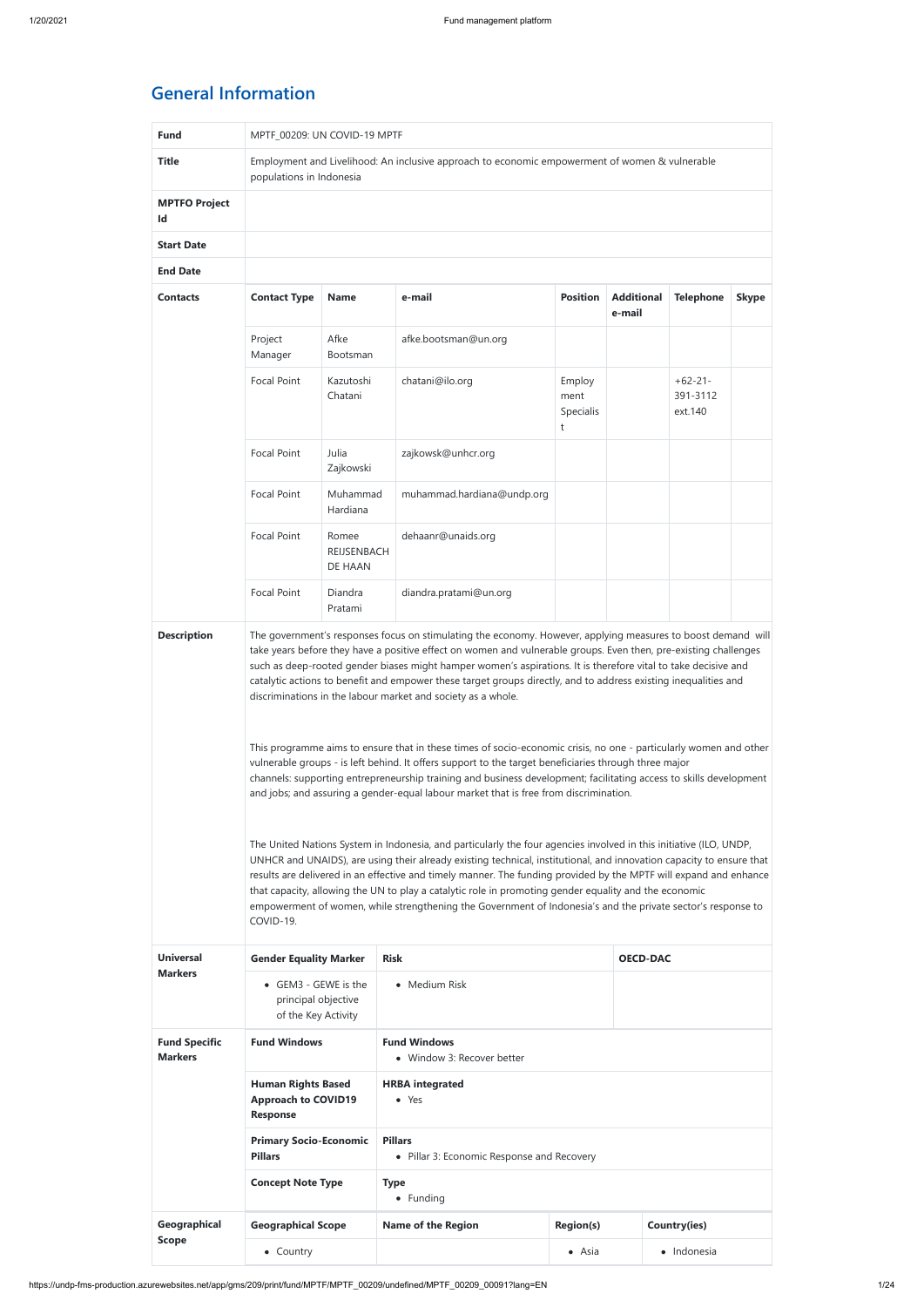We would like to request the team to address these points before we submit this proposal to the Advisory Committee of the Fund for review.

| <b>Participating</b><br><b>Organizations</b><br>and their<br><b>Implementing</b><br><b>Partners</b> | <b>Participating</b><br><b>Organizations</b>                                                                                                                                                                                                                                                                                                                                                                                                                                                                                                                                                                                                                                                                                                                                                                                                                                                                                                                                                                                                                                                                                                                                                                                                                                                                                                                                                                                                                                                                                                                                                                                                                                                                                                                                                                                                                                                                                                                                                                                                                                                                                                                                               | <b>NGOs</b>   | <b>New Entities</b> |               | <b>Implementing Partners</b> |                 |  |
|-----------------------------------------------------------------------------------------------------|--------------------------------------------------------------------------------------------------------------------------------------------------------------------------------------------------------------------------------------------------------------------------------------------------------------------------------------------------------------------------------------------------------------------------------------------------------------------------------------------------------------------------------------------------------------------------------------------------------------------------------------------------------------------------------------------------------------------------------------------------------------------------------------------------------------------------------------------------------------------------------------------------------------------------------------------------------------------------------------------------------------------------------------------------------------------------------------------------------------------------------------------------------------------------------------------------------------------------------------------------------------------------------------------------------------------------------------------------------------------------------------------------------------------------------------------------------------------------------------------------------------------------------------------------------------------------------------------------------------------------------------------------------------------------------------------------------------------------------------------------------------------------------------------------------------------------------------------------------------------------------------------------------------------------------------------------------------------------------------------------------------------------------------------------------------------------------------------------------------------------------------------------------------------------------------------|---------------|---------------------|---------------|------------------------------|-----------------|--|
|                                                                                                     | $\bullet$ ILO<br><b>UNAIDS</b><br>$\bullet$ UNDP<br>• UNHCR                                                                                                                                                                                                                                                                                                                                                                                                                                                                                                                                                                                                                                                                                                                                                                                                                                                                                                                                                                                                                                                                                                                                                                                                                                                                                                                                                                                                                                                                                                                                                                                                                                                                                                                                                                                                                                                                                                                                                                                                                                                                                                                                |               | Other               |               | User defined                 |                 |  |
| <b>Programme and</b>                                                                                | <b>Budget</b>                                                                                                                                                                                                                                                                                                                                                                                                                                                                                                                                                                                                                                                                                                                                                                                                                                                                                                                                                                                                                                                                                                                                                                                                                                                                                                                                                                                                                                                                                                                                                                                                                                                                                                                                                                                                                                                                                                                                                                                                                                                                                                                                                                              | <b>Agency</b> |                     | <b>Amount</b> |                              | <b>Comments</b> |  |
| <b>Project Cost</b>                                                                                 | <b>Budget Requested</b>                                                                                                                                                                                                                                                                                                                                                                                                                                                                                                                                                                                                                                                                                                                                                                                                                                                                                                                                                                                                                                                                                                                                                                                                                                                                                                                                                                                                                                                                                                                                                                                                                                                                                                                                                                                                                                                                                                                                                                                                                                                                                                                                                                    |               |                     | \$1,699,999   |                              |                 |  |
|                                                                                                     | <b>Total</b>                                                                                                                                                                                                                                                                                                                                                                                                                                                                                                                                                                                                                                                                                                                                                                                                                                                                                                                                                                                                                                                                                                                                                                                                                                                                                                                                                                                                                                                                                                                                                                                                                                                                                                                                                                                                                                                                                                                                                                                                                                                                                                                                                                               |               |                     | \$1,699,999   |                              |                 |  |
| <b>Keywords</b>                                                                                     |                                                                                                                                                                                                                                                                                                                                                                                                                                                                                                                                                                                                                                                                                                                                                                                                                                                                                                                                                                                                                                                                                                                                                                                                                                                                                                                                                                                                                                                                                                                                                                                                                                                                                                                                                                                                                                                                                                                                                                                                                                                                                                                                                                                            |               |                     |               |                              |                 |  |
| Programme                                                                                           | <b>Anticipated Start Date</b>                                                                                                                                                                                                                                                                                                                                                                                                                                                                                                                                                                                                                                                                                                                                                                                                                                                                                                                                                                                                                                                                                                                                                                                                                                                                                                                                                                                                                                                                                                                                                                                                                                                                                                                                                                                                                                                                                                                                                                                                                                                                                                                                                              | Jan 01, 2021  |                     |               |                              |                 |  |
| <b>Duration</b>                                                                                     | <b>Duration (In months)</b>                                                                                                                                                                                                                                                                                                                                                                                                                                                                                                                                                                                                                                                                                                                                                                                                                                                                                                                                                                                                                                                                                                                                                                                                                                                                                                                                                                                                                                                                                                                                                                                                                                                                                                                                                                                                                                                                                                                                                                                                                                                                                                                                                                | 12            |                     |               |                              |                 |  |
|                                                                                                     | <b>Anticipated End Date</b>                                                                                                                                                                                                                                                                                                                                                                                                                                                                                                                                                                                                                                                                                                                                                                                                                                                                                                                                                                                                                                                                                                                                                                                                                                                                                                                                                                                                                                                                                                                                                                                                                                                                                                                                                                                                                                                                                                                                                                                                                                                                                                                                                                | Jan 01, 2022  |                     |               |                              |                 |  |
| <b>Comments</b>                                                                                     | Feedback from Secretariat: 9 January 2021<br>We have reviewed the submission and there are a few comments that would strengthen the ProDoc, so it can be<br>submitted for fund release:<br>For the first Outcome indicator - 20 % increase in the number of beneficiaries who have taken serious steps to<br>set up a business and 75 % who have generated business plans - is still quite weak, especially since "serious<br>steps" is a subjective assessment. We would like to ask PUNOs to add something to the description that can<br>display how these participants increased income as a result of participating in the project.<br>One of the indicators under Output 3 is measuring change in regulation on health, but the narrative section<br>commits to "update regulations relating to gender equality, discrimination and harassment at work". We<br>recommend that it be amended to reflect regulation, which promotes gender equality in the labor market.<br>Kindly incorporate this final feedback into the proposal and resubmit.<br>The Secretariat has reviewed the Indonesia proposal and have the following comments:<br>• The ILO budget for staff and contractual services is very high, and combined those 2 lines account for USD<br>800.000. Could further explanation be provided ? It does not seem to correspond to the just 3500 people,<br>who are listed to receive entrepreneurship and business trainings.<br>• Clear outcome indicators are missing from the RBM and generally the chosen indicators only cover the<br>number of people trained, and they do not measure anything related to expected success rates in terms of<br>inclusion or actual connection to the labor market.<br>• The same goes for the sensitization training of 6000 workers on gender dimensions. It needs to be<br>explained what these workshops lead to and how will they measure the impact<br>• The assumptions that trainings will lead to inclusion/employment need to be unpacked and addressed in<br>the risk matrix.<br>As you can appreciate we need to demonstrate the value for money for this USD 1.8 mln investment to the<br>stakeholders of the Fund. |               |                     |               |                              |                 |  |
|                                                                                                     |                                                                                                                                                                                                                                                                                                                                                                                                                                                                                                                                                                                                                                                                                                                                                                                                                                                                                                                                                                                                                                                                                                                                                                                                                                                                                                                                                                                                                                                                                                                                                                                                                                                                                                                                                                                                                                                                                                                                                                                                                                                                                                                                                                                            |               |                     |               |                              |                 |  |

## **Narratives**

| <b>Title</b>                                                                                                                                                         | Text                                                                                                                                                                                                                                                                                                                                                                                                                                                                                                                                                                                                                                                                                                                                                 | <b>Comments</b>                                                                                                                                                                                                      |
|----------------------------------------------------------------------------------------------------------------------------------------------------------------------|------------------------------------------------------------------------------------------------------------------------------------------------------------------------------------------------------------------------------------------------------------------------------------------------------------------------------------------------------------------------------------------------------------------------------------------------------------------------------------------------------------------------------------------------------------------------------------------------------------------------------------------------------------------------------------------------------------------------------------------------------|----------------------------------------------------------------------------------------------------------------------------------------------------------------------------------------------------------------------|
| CN I. What is<br>the specific<br>need/problem<br>the intervention<br>seeks to<br>address?<br>Summarize the<br>problem. Apply<br>a gender lens to<br>the analysis and | i. Massive jobs destruction and income loss due to the COVID-19 pandemic<br>As at 31 July 2020, the COVID-19 pandemic had contracted the Indonesian economy,<br>resulting in the loss of at least 3.5 million jobs (Ministry of Manpower, 2020). The<br>Indonesian Chamber of Commerce and Industry (KADIN) has claimed that layoffs<br>have affected as many as 6.4 million people (KADIN, 2020). No sex disaggregation<br>data are available for these reported figures. In addition there are existing 7 million<br>jobseekers who may not find jobs during the current economic conditions. In the<br>event that Indonesia fails to contain the spread of the virus and the economy<br>continues to contract, further job losses are inevitable. | UN Women: overall<br>score 19: Overall<br>Comments:<br>Strong concept note,<br>targeting marginalized<br>groups, builds on<br>existing work within<br>the UN and is forward<br>looking. It has a<br>medium/long term |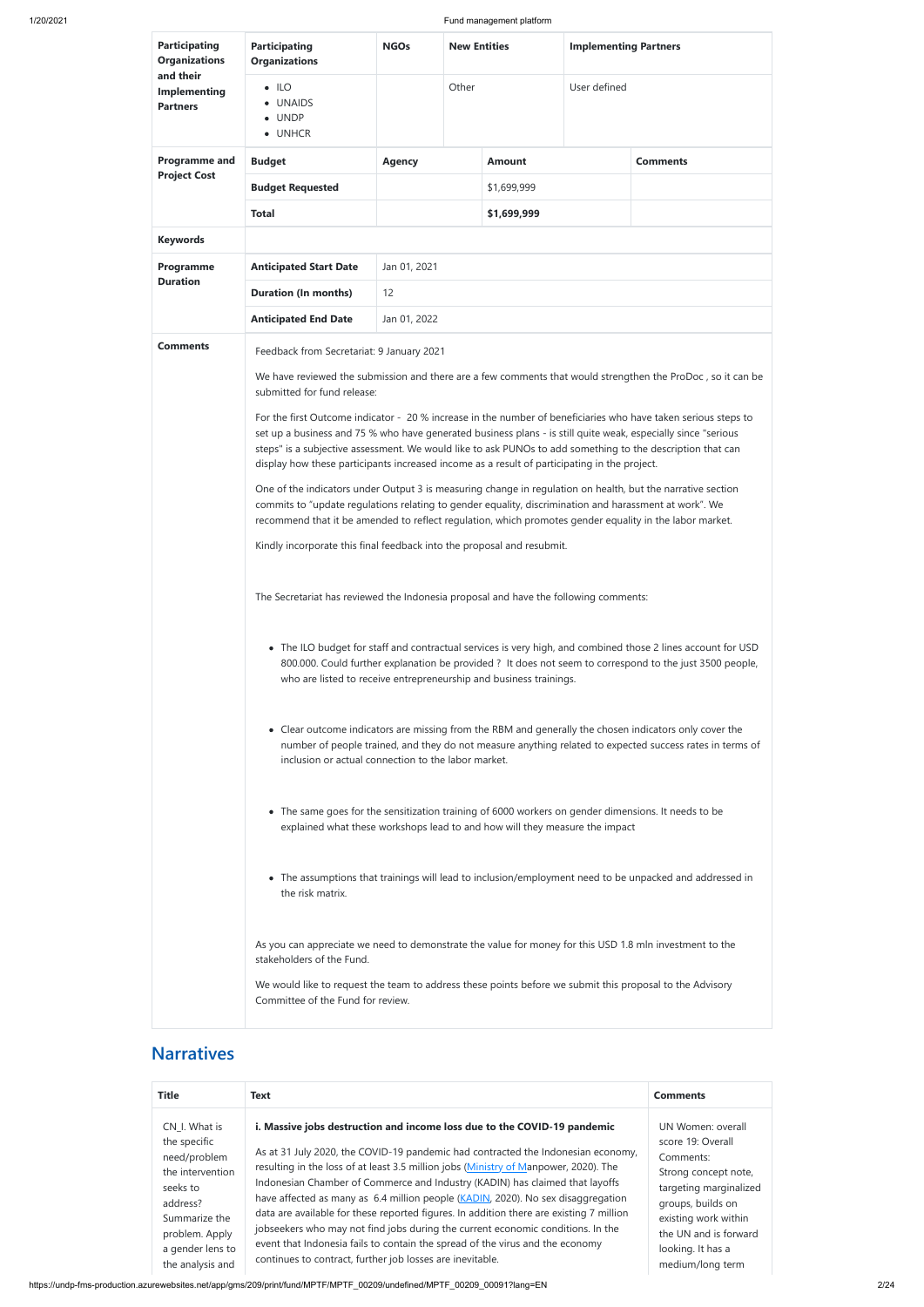description of the problem. Be explicit on who has established the need (plans, national authorities, civil society, UN own analysis, or citizens).

The consequences of a large-scale loss of income have been wiping out past socioeconomic gains - including in the area of gender-equality. During the past decades, Indonesia has charted a modest progress towards gender equality, but the pandemic is winding back the clock. Information collected by UNHCR and partners indicates that refugees, who have no access to the formal job market, have experienced a devastating loss of income as a result of reduced opportunities in the informal market ([UNHCR](https://www.unhcr.org/5ecfacab4), 2020).

If we consider the family members of the 11.6 million jobseekers, the pandemic has economically affected over 25 million people, depriving them of their incomes, nutrition, and access to education, health care and other vital social services. The number of people suffering economically from the pandemic is higher than the toll of casualties recorded after the massive tsunami that hit Aceh in December 2004. The impact of job losses may be less visible as they are not the result of a natural disaster - but this is the scale of the jobs crisis that we face today.

In Indonesia, approximately 60 per cent of female workers were employed in sectors hit hardest by the pandemic, which contracted seriously in the second quarter of 2020 (accommodation and food services, manufacturing, company services and other services) [\(WFP,](https://www.wfp.org/publications/covid-19-economic-and-food-security-implications-indonesia-3rd-edition-august-2020) 2020). Women and youth are often the first to be dismissed.

The pandemic has exacerbated the pre-existing gender imbalances in the distribution of household duties between men and women. According to a survey by the Indonesian National Commission for the Protection of Women (NCPW), the burden of domestic work during COVID-19 is borne by women. Among 2,285 survey respondents, 70 per cent of women reported an increase in their domestic workload compared to 49 per cent of men ([Komnas Perempuan,](https://www.komnasperempuan.go.id/file/Kerjasama%20KP%20dan%20KOminfo/2020%20Siaran%20Pers%20Pernyataan%20Misoginis%20Pejabat%20Publik%20(39%20Mei%202020)/Eksekutif%20Summary%20KAJIAN%20DINAMIKA%20PERUBAHAN%20DI%20DALAM%20RUMAH%20TANGGA_03062020.pdf) 2020).

Indonesian enterprises started feeling the crunch of the crisis as early as April 2020. According [an ILO survey of 571 enterprises](https://www.ilo.org/jakarta/whatwedo/publications/WCMS_745055/lang--en/index.htm) in that month, about 52 per cent of enterprises saw their revenue diminished by up to 50 per cent. This situation risks cuts in income of an estimated 97 million enterprise owners and workers. Nine out of the ten surveyed enterprises were experiencing cash flow problems. Three per cent of the surveyed enterprises had closed their businesses permanently, with small enterprises bearing the brunt of the crisis. More businesses are closing as the pandemic prolongs. A reverse of the trend has not yet been observed.

### **ii. Women and vulnerable groups of people are disproportionately affected by the crisis**

As labour market conditions deteriorate, existing inequalities are exacerbated. Transmission channels primarily impact vulnerable groups (women, youth, refugees and people living with HIV), as seen below.

#### **Women**

The current economic downturn caused by COVID-19 is having a profound impact on gender inequality in the labour market. In the short term, the pandemic will have a disproportionately negative affect on women's employment opportunities compared to those of men.In the long term, it may affect women's livelihoods as a whole.

Youth is another group of concern. Each year, about 2.4 million people enter the labour market in Indonesia. This year, however, companies are not recruiting. The recruitment of new graduates lags behind economic recovery, and it may only recommence in 2022 if an economic recovery kicks in in mid-2021. This year's graduates will have to compete for scarce jobs with the graduates of 2021 and 2022. If no decisive interventions are made immediately, this year's school graduates will form a lost generation. As ILO research has shown, a graduate's failure to enter the

Gains in gender equality with respect to access to education have not yet been translated into gender equality in the Indonesian labour market. According to the [labour force survey](https://www.bps.go.id/publication/2020/06/19/c0d3df055948f7bcb65890f0/keadaan-angkatan-kerja-di-indonesia-februari-2020.html) in February 2020, the gap in labour participation rates between men and women is wide, with men accounting for 84 per cent and women 55 per cent, respectively. On average, women earn 77 per cent of that of their male counterparts. Seven out of ten managerial positions are occupied by men, although women's share in managerial positions recorded an increase of 4 percentage points between 2017 and 2019.

The business environment has also not been friendly with respect to women's participation. Women are rarely valued for their personal abilities and perceptions of their work comply with established stereotypes - i.e., they have poorer skills than men and are unable to perform work that requires responsibility, or are less creative.

These stereotypes are liable to influence women's and men's work choices, creating a labour market that is divided by gender.

Taking into account women's vulnerability and deep-rooted gender biases in the labour market, COVID-19 may wipe out their past gender equality gains, albeit modest, and thicken the glass ceiling – unless there are policy interventions and consorted actions taken by the social partners. It is time to reinforce our actions.

#### **Youth**

perspective. there is clear divison of labor amongst the four agencies. It holds duty bearers accountable for gender equality in the labor market but should also consider educating women and the other marginalized groups on their rights within the labor market.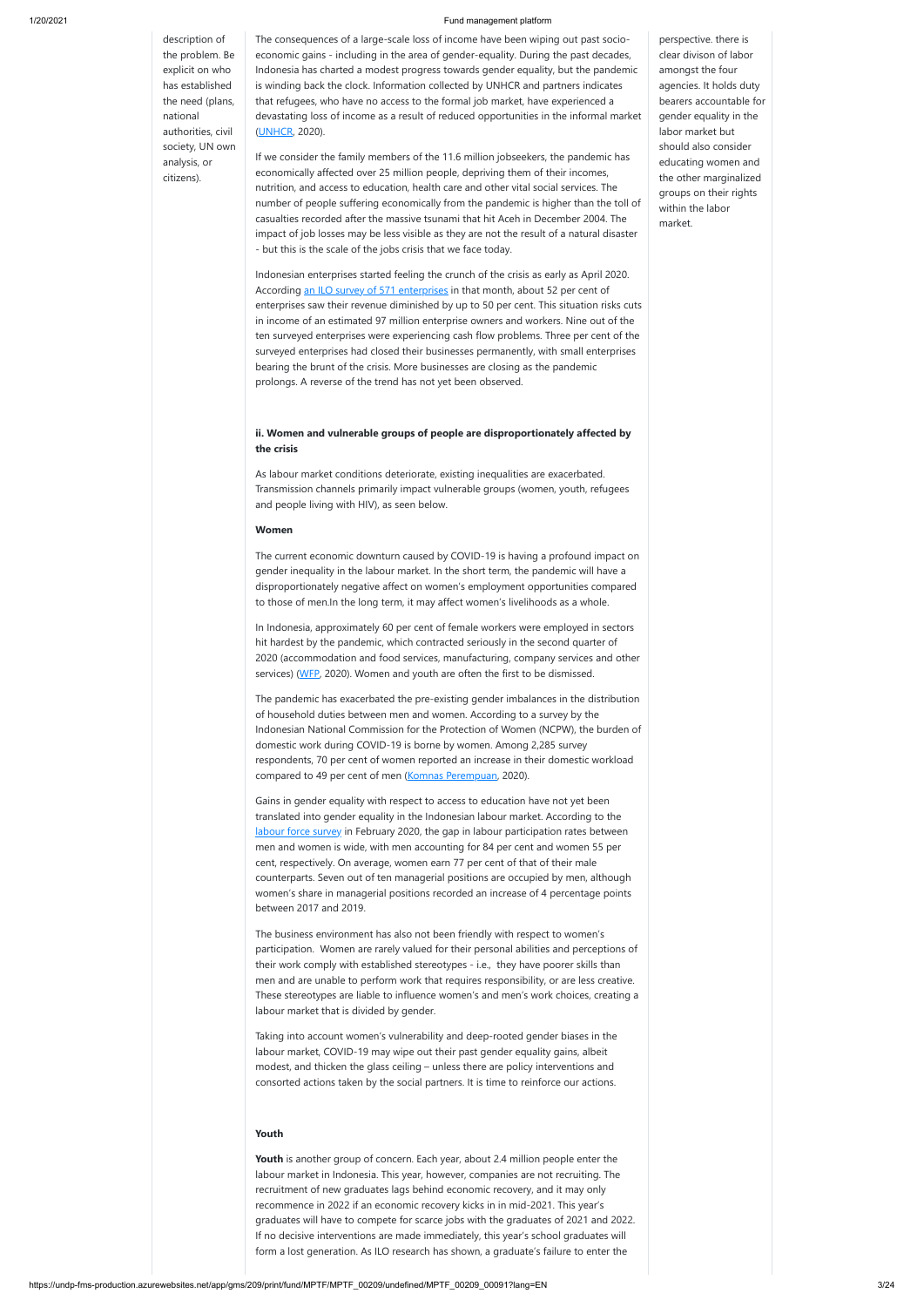https://undp-fms-production.azurewebsites.net/app/gms/209/print/fund/MPTF/MPTF\_00209/undefined/MPTF\_00209\_00091?lang=EN 4/24

labour market at the onset of her or his career has a lasting impact. The longer that graduates are unemployed or in a precarious employment, the harder it will be to find a stable job.

Over the next two decades, technological advances, including automation and robotics, will significantly change jobs and enterprises in Indonesia. Women are [particularly at risk. In fact, women are 20 per cent more likely than men to lose their](https://www.ilo.org/wcmsp5/groups/public/---ed_dialogue/---act_emp/documents/publication/wcms_579554.pdf) job as a consequence of automation. Skilling the youth, especially female youth, for future jobs is among the top policy priorities of the government of Indonesia.

Youth entrepreneurs are also struggling to survive during the pandemic. **[According t](https://www.id.undp.org/content/indonesia/en/home/library/Impact-of-COVID-19-on-Youth-Entrepreneurs.html)o** a survey administered to 756 youth-led enterprises by UNDP Indonesia (held through U-Reports, a platform facilitated by UNICEF), 79 per cent of young entrepreneurs are affected by the spread of COVID-19. In fact, 21 per cent of them had to close their business. In addition, 58 per cent of young entrepreneurs reported a decrease in revenues. Despite challenges, 84 per cent of the respondents plan to maintain or reopen their business by connecting with other businesses to support each other in finance, distribution chains, promotion, and others.

#### **Refugees**

In Indonesia, **refugees** are unable to work legally to support themselves. They are therefore excluded from participating in society and contributing to their host communities, and they lack access to self-reliance opportunities and adequate social protection mechanisms. Due to the COVID-19 pandemic, the deteriorating socioeconomic conditions have deepened their predicament as they encounter multiple layers of challenges and forms of discrimination. This situation has exacerbated their existing vulnerabilities – and they are already among the most marginalized groups in the country. As of July 2020, Indonesia is a host to 13,653 refugees and asylum seekers from 48 different countries, 72 per cent of which are adults and 28 per cent children. Of the adults, 26 per cent are women and 74 per cent men. More than half of them are Afghan refugees.

Only a limited number of the most vulnerable refugees receive a minimal subsistence allowance from UNHCR and partners to help them meet their basic needs and prevent negative coping mechanisms [1] (see the file "Footnote.docx"). However, many refugees living independently continue to face these protection risks and become more vulnerable after years of dependency and impoverishment. A lack of access to livelihoods opportunities has a disproportionate impact on refugee women, who may be at a higher risk of exploitation and abuse or forced to resort to negative coping mechanisms such as survival sex to support themselves and their families.

#### **People Living with HIV**

Indonesia is committed to ending the AIDS epidemic by 2030 [2] as part of achieving the SDG Goal 3. While Indonesia has a relatively low HIV prevalence at 0.4 per cent, the HIV epidemic is highly concentrated among key populations [3] such as female sex workers, people who use drugs, men who have sex with men and the transgender population.

According to the latest HIV estimates by the Ministry of Health, there were 545,188 people living with HIV (PLHIV) in Indonesia in December 2019. The Indonesian Government and external donors such as the Global Fund to fight AIDS, Tuberculosis and Malaria, as well as USAID, have made combined efforts to promote safe HIV prevention practices and to fast track efforts to promote routine HIV testing among key populations, so that a higher number of PLHIV are aware of their status and get treatment. The COVID-19 pandemic has significantly hampered this action.

A rapid survey conducted by UNAIDS and the PLHIV network (JIP) in March 2020 suggests that 60 per cent of PLHIV have experienced income reduction and many have experienced changes in their HIV care. Community programme outreach workers report shutdowns of key population hotspots and/or the closing of activities

in these areas by civilian police to enforce social restrictions due to COVID-19. As a result, PLHIV and key populations<sup>[2]</sup> working in impacted industries have lost their jobs. Those living on daily incomes, particularly female sex workers and the transgender population, have been the hardest hit as many local governments have introduced mobility restrictions. The findings of a cash transfer project conducted by UNAIDS and its CSO partners under the Crisis Response Mechanism Consortium showed that more than two thousand transgender women have lost their incomes and cannot afford to pay for food and rent. Some of them are left with no income as they have to stay at home and or return to their hometown/villages to sustain life with their extended family. Women living with HIV are impacted the most when they lose their household income as any resources reserved for their health needs are repurposed for household needs.

**iii. Women and vulnerable groups lack the necessary support to contribute to the eventual socio-economic recovery**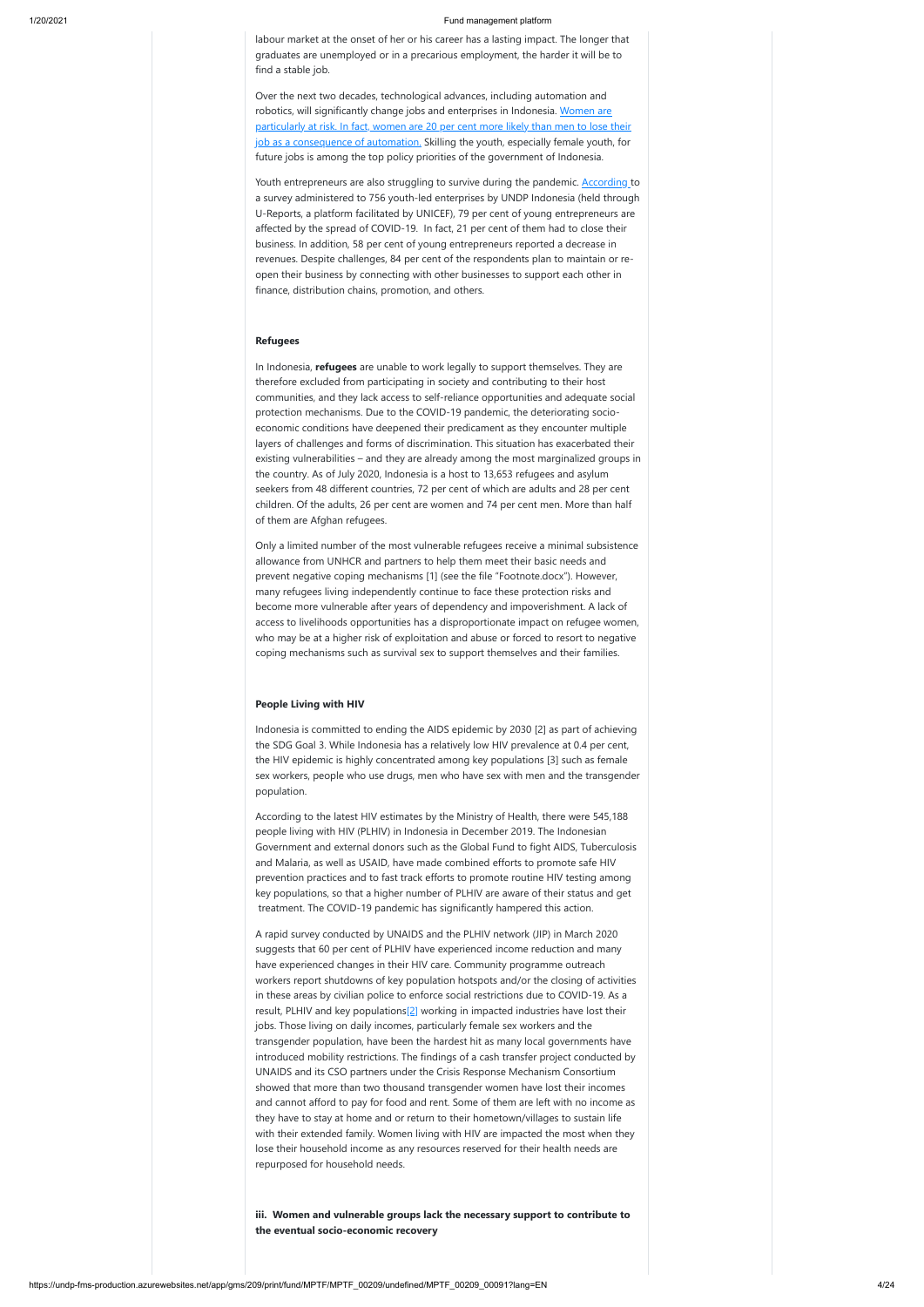The prospects of a quick socio-economic recovery are still gloomy. Labour market recoveries usually lag behind economic recoveries by 2-3 years because companies are wary of increasing their workforce during the initial phases of economic upturn. With the sluggish labour market situation brought about by the pandemic, many women and vulnerable groups of people are seeking to **start businesses** and earn a living. However, they face challenges due to their inability to cover their basic needs; their limited capacity and skills for business development and use of digital solutions: their lack of product quality management; and their inability to access finance and intensive business coaching.

Access to employment requires a certain set of **employable skills**, a combination of practical and soft skills, and job-relevant knowledge. Three groups tend to have limited access to training opportunities: women, youth, and people who face discriminations (e.g., refugees, PLHIV, key populations to HIV exposure such as transgender women). It is frequently observed that laid off workers return to their rural areas and rely on kinship support. However, training opportunities are scarcely found in rural areas, widening urban-rural divide. The basic requirement for citizens to have an ID card to prove their civil rights identity is limiting access to basic job opportunities and starting a business for vulnerable groups.

P\_I. Immediat Socio-Econor Response to COVID19 and impact

| te    | 1. Costed Socio-Economic Response Plan (Indonesia Multi-Sectoral Response Plan  | Comments under          |
|-------|---------------------------------------------------------------------------------|-------------------------|
| mic   | to COVID-19) - UN Indonesia                                                     | general information tab |
|       | 2. Counting the costs of COVID-19 - assessing impact on gender and SDGs         |                         |
| d its | achievement in Indonesia - UN Women                                             |                         |
|       | 3. Indonesia COVID-19 enterprise survey of 571 enterprises in April 2020 - ILO  |                         |
|       | 4. Impact of COVID-19 on Youth Entrepreneurs - UNDP                             |                         |
|       | 5. COVID-19 Economic and Food Security Implications for Indonesia - 3rd edition |                         |
|       | <b>August 2020 - WFP</b>                                                        |                         |
|       | 6. A study on household dynamics during the COVID-19 pandemic in 34 Provinces   |                         |
|       | in Indonesia - National Commission for Women                                    |                         |

- 7. [Indonesia Labor Force Survey 2020](https://www.bps.go.id/publication/2020/06/19/c0d3df055948f7bcb65890f0/keadaan-angkatan-kerja-di-indonesia-februari-2020.html)  Central Statistics Office
- 8. [The Rise in Indonesia's Unemployment Rate due to COVID-19 -](https://www.bps.go.id/pressrelease/2020/11/05/1673/-revisi-per-23-11-2020--agustus-2020--tingkat-pengangguran-terbuka--tpt--sebesar-7-07-persen.html) Central Statistics **Office**

**Gender equality and diversity in the labour market** are important for women's empowerment. In addition to the persistent pay gap between men and women, traditional gender-based social norms tend to determine the division of labour between men and women in the domestic sphere. Parents sometime prioritize their sons' education over that of their daughters, given the differences in expected future income. Women's empowerment and the addressing of gender biases in the labour market are required to break this chain of inter-generational transmission of gender inequality in work and economic opportunities. Indonesia has ratified the Discrimination (Employment and Occupation) Convention, 1958 (No. 111) and has made progress in safeguarding gender equality in the regulatory framework. However, translating and implementing the regulations into practical terms, including human resources management at company level, remains challenging.

In addition to gender biases, refugees face additional hurdles in accessing the labour market due to the lack of a legal framework for refugees to work in Indonesia. This project will bring this matter to the policymakers' attention. Safeguarding an equal access to the labour market for all workers - including refugees, PLHIV, and people living with disabilities - is crucial for social inclusion and the achievement of the SDGs.

Addressing employment issues and protecting Indonesia's most vulnerable population from the socio-economic impact of the COVID-19 crisis are an integral part of Priority Area 5 (i.e., mitigating the socio-economic impact of the crisis) of Indonesia's Multi-Sectoral Response Plan (MSRP), which is equivalent to a United Nations Socio-Economic Response Plan (SERP). Of the required funding for implementing actions in Priority area 5, only 31 per cent has been funded – one of the least-funded areas of the Plan. Funding from the COVID-19 MPTF would help narrow the funding gap and help the UN in Indonesia empower women and vulnerable people during the recovery phase of the crisis and beyond.

|                                                                                                                                                                                                                                                            | 9. Livelihood and Economic Inclusion - COVID-19: Emerging Practices - UNHCR<br>2020                                                                                                                                                                                                                                                                                                                                                                                                                                                                                                                                                          |                                                                                                                                                                                                                                                                                                                                                     |
|------------------------------------------------------------------------------------------------------------------------------------------------------------------------------------------------------------------------------------------------------------|----------------------------------------------------------------------------------------------------------------------------------------------------------------------------------------------------------------------------------------------------------------------------------------------------------------------------------------------------------------------------------------------------------------------------------------------------------------------------------------------------------------------------------------------------------------------------------------------------------------------------------------------|-----------------------------------------------------------------------------------------------------------------------------------------------------------------------------------------------------------------------------------------------------------------------------------------------------------------------------------------------------|
| CN_II. Results<br>expected to be<br>achieved and a<br>clear<br>explanation of<br>tangible results<br>or changes that<br>will be achieved<br>through this<br>collaborative<br>programme<br>Describe the<br>results expected<br>to be achieved<br>and how it | i. Proposed Theory of Change<br>Indonesia's most vulnerable population, particularly women, youth, refugees, migrant<br>workers, people living with HIV, key populations most vulnerable to HIV and people<br>living in disadvantaged regions, are empowered and have recovered from the adverse<br>socio-economic impact of the COVID-19 crisis and benefited from an inclusive labour<br>market.<br>This will have been achieved on account of the Theory of Change:<br>If,<br>1) Women and vulnerable groups have their employability and entrepreneurship skills<br>enhanced and their essential business development support increased; | The focus on the<br>activities and results is<br>very clear. However -<br>their beneficiary count<br>is very low across the<br>various result areas for<br>the 2 million that they<br>are seeking. We would<br>ask that during the full<br>project development<br>stage (with RBM<br>frameworks and<br>budgets) to please<br>ensure the beneficiary |
|                                                                                                                                                                                                                                                            |                                                                                                                                                                                                                                                                                                                                                                                                                                                                                                                                                                                                                                              |                                                                                                                                                                                                                                                                                                                                                     |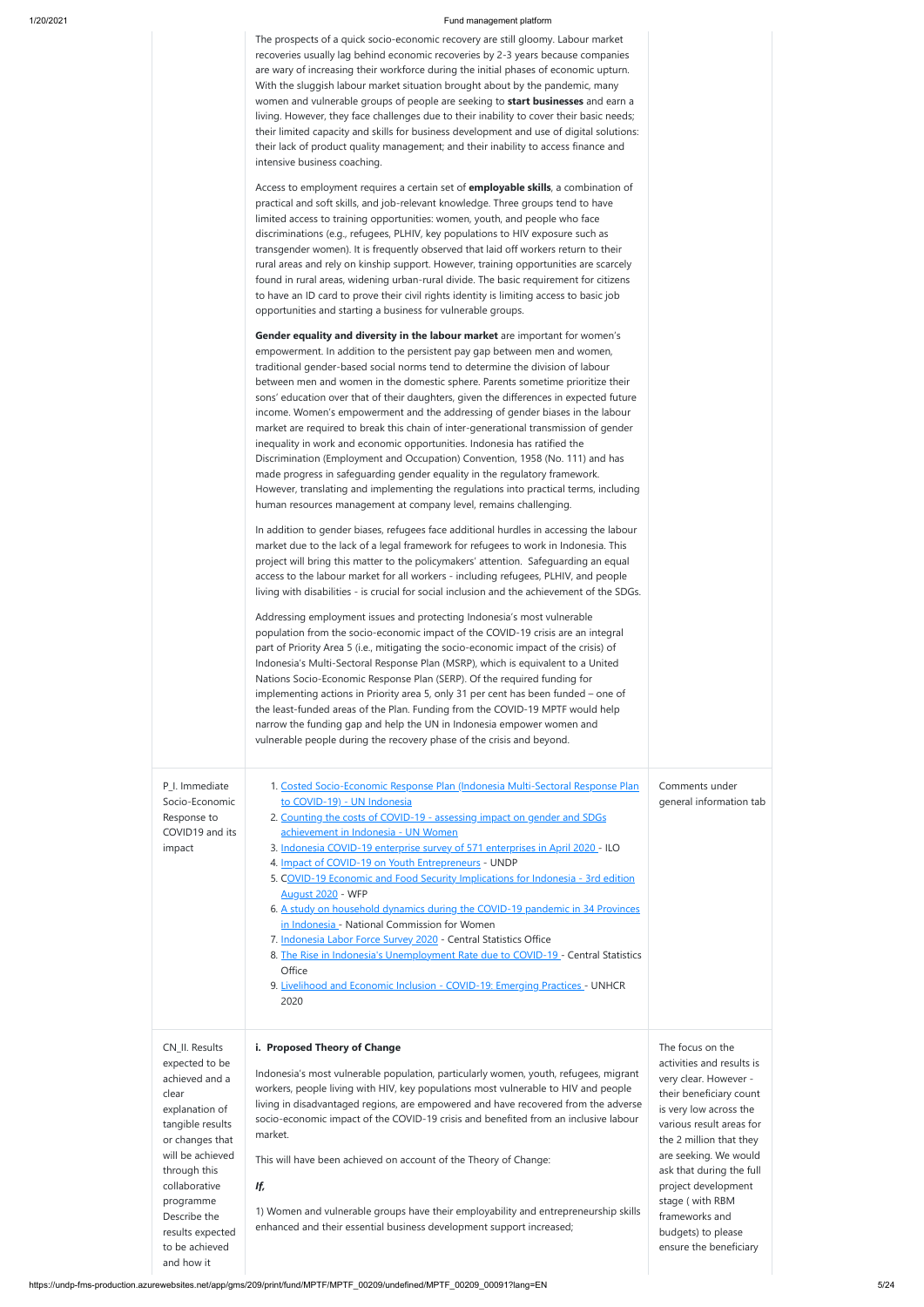## contributes to the Covid-19 response and the SDGs. Describe programme approaches, methods, and theory of change, and explain why they are the appropriate response to the problem. Please highlight a) how the solution(s) is data driven (especially on population being targeted) b) if and how it employs any innovative approaches; c) if and how it applies a human rights-based approach and how is it based on the principle of "recover better together" d) if and how the theory of change reflects the Gender Equality Marker score selected in this solution

**Then,** the empowerment and recovery capacity of women and vulnerable groups with respect to their economic activities and potential, and the gradual change towards gender equality and inclusivity at the workplace and work opportunities, will occur because the necessary capacities and conditions for the building of an inclusive labour market post COVID-19 pandemic are in place.

2) People living in disadvantaged regions (rural areas) have their economic potential improved or recovered;

3) Government, the private sector and employers have their perception and attitude geared towards gender equality and inclusivity at the workplace, as well as work opportunities.

Gender equality/women's empowerment is the principal objective of this project as presented in the Theory of Change. SDG 5 is a main goal of the project. The proposed interventions are backed by gender analyses. Over 80% of the project beneficiaries are women. Partner institutions specialize in GEEW/G. If the proposal were selected, the agency group would develop a result framework featuring gender indicators. Hence, the project merits the **gender equality marker code 3**.

UNAIDS and UNDP contribute to the sensitization of trainers and the development of training materials that include gender/SOGI (sexual orientation and gender identity) awareness materials (including gender-based violence - GBV), and life skills training materials on sexual and reproductive health and rights (SRHR), HIV, TB and COVID-19. The project will support innovative ways to maximize and build on the refugees' existing potential, and provide self-reliance opportunities that will benefit them and their host communities, while respecting the legal requirements in Indonesia and attempting to progress towards the full inclusion of refugees in Indonesian economy and society. The proposed intervention will build upon the success of a recent pilot project, [the joint ILO-UNHCR Ready for Business Training Programme](https://www.unhcr.org/id/13005-teaming-up-as-refugees-and-local-youth-get-creative-with-entrepreneurship.html).

### **ii. Outputs and delivery methods**

The project will generate outputs and outcomes in three broad categories: (a) entrepreneurship and business development support; (b) training for jobs; and (c) gender equality and an inclusive labour market. The intended results of the project initiatives, programming approaches and methods of generating intended results are explained below.

#### *a. Entrepreneurship training and business development support*

#### Result:

Employability skills and entrepreneurship training are dispensed to 2.000 target beneficiaries, of which around 100 receive intensive business development support and start/grow businesses as a result. Of the beneficiaries, 60 per cent are cis- and transgender women and 30 per cent youth; the group also includes 100 women refugees, 100 people living with HIV, and 100 participants from key populations that are most vulnerable to HIV[1].

#### Methods:

The project sets out to build the entrepreneurship skills of the targeted 2.000 beneficiaries, using existing training packages and tools for entrepreneurship and business coaching, based on successful past intervention models.

The project further provides intensive business development or expansion support to around 100 selected viable business ideas, including through an Impact Accelerator programme to boost the development of social entrepreneurship and start-ups. UNDP improves the access of selected trainees to finance by facilitating matching the entrepreneurs with potential investors and financial institutions, as well as leveraging innovative finance to scale up the project.

### *b. Training for jobs: online training hubs and practical training in rural areas*

### Result:

Two thousand people (of which at least 50 per cent are rural residents, 60 per cent are

cis- and transgender women, 30 per cent are youth, including 100 women refugees, 100 people living with HIV and 100 participants from key populations that are most vulnerable to HIV) have their economic potential improved or recovered through community-level training, which combines online theoretical learning and practical training.

#### Methods:

The unemployed and those who have given up on their job search may return to their homes in rural areas. This was a typical behavioural pattern observed during the past economic crises. The project provides skills training in rural areas - and areas where the target population is concentrated - in order to prepare the target beneficiaries for the eventual economic recovery, while addressing the existing urban-rural education/training divide. It will pilot online learning centres where people, particularly excluded vulnerable groups, can access a wealth of online learning material free of charge. Four community-level training centres (*Balai Latihan Kerja komunitas*) in rural areas, and one vocational training centre (BLK), establish community online learning hubs. The project arranges practical training, which

count reflects the budget requested.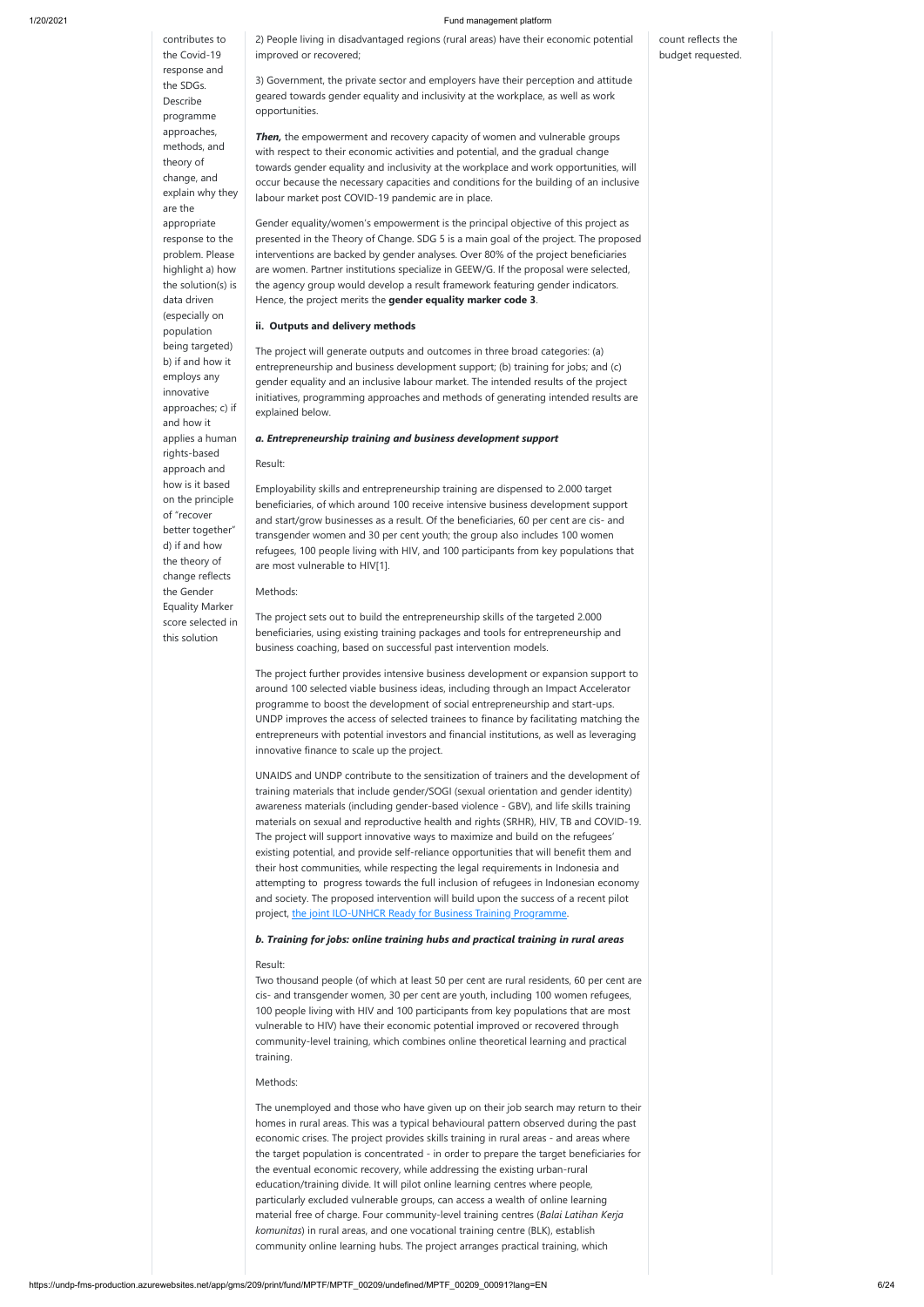complements online theoretical learning programmes to enhance the trainees' employability. This model is expected to be rolled out by the government after a successful demonstration.

The inclusion of refugees in skills training and preparatory programming will ensure that they are able to take part in and contribute to the socio-economic recovery of Indonesia post COVID-19. The proposed intervention will assist refugees, and in particular refugee women, by helping them develop the means to improve the quality of their life and work towards self-reliance. The inclusion of vulnerable groups such as the PLHIV and key populations in the skills training programme will increase equal opportunities with respect to jobs access, and reduce the stigma and discrimination attached to HIV status or diverse gender identities.

#### **c. Gender equality and an inclusive labour market**

#### Result:

The attitude of the government, private sector and employers is geared towards gender equality and inclusivity at the workplace, as well as equal work opportunities. At least 5,000 human resources managers, government officials and social partners (of which at least 60 per cent are men) benefit from training provided by the project and become more aware of gender bias practices and other forms of discrimination.

Policy-makers will become more aware of the needs of marginalized groups and recognize the benefits of including both them and vulnerable populations in the labour market. This will contribute to the development of inclusive and equalitypromoting policies. The target audience will be the Indonesian stakeholders of the project, members of the Indonesian public and Indonesian policy-makers.

#### Methods:

The project cooperates with the Ministry of Manpower (MoM) and updates regulations relating to gender equality, discrimination and harassment at work. It promotes relevant international labour standards to the MoM and the social partners. Updating regulations on harassment and anti-discrimination at work helps assure equal opportunities for women and men.

The project, in partnership with the Association of Indonesian Employers (APINDO), the Indonesia Business Coalition for Women Empowerment (IBCWE) and other likeminded organization, offer online training programmes. Training topics include:

- Gender biases in human resources management
- Family friendly policies
- Diversity at work
- The ending of harassment at work
- Promotion of HIV testing and the addressing of discrimination against PLHIV
- Benefits of inclusion of refugees in the labour market

The project will also promote good practices in the recruitment, training, retention and promotion of women among companies. It will apply a strong gender lens to amplify the principal objective of women's empowerment, paying special attention to the intersectional vulnerabilities of marginalized groups, including refugee and host community women, sexually and gender diverse people, and people living with HIV, as well as other key populations vulnerable to HIV; it will support their equal participation in the labour market in Indonesia.

#### **iii. Data-driven**

The project will use available data to guide the interventions of the project. Unemployment rates and wage data by province will help identify locations where the decent work deficit is acute. Government administrative data on migrant workers may also indicate impoverished regions, from which many workers leave to search for job opportunities.

The project will collect administrative data on the online learning hubs every month, with a view to catching early signs of problems and improving the operations of the hub in question. For instance, a low utilization rate of the hubs indicates challenges in outreach. A low employment rate after the completion of the online and practical training suggests a mismatch between training and skills demand.

In identifying the types of training and support to MSMEs, UNDP will use the data from the study being conducted by the Institute for Economic and Social Research of the University of Indonesia with 1,178 MSMEs – of which around 50 per cent are owned by women. This study is part of the UN in Indonesia Multi Sectoral Response Plan (MSRP) to COVID-19. In addition, UNDP will also gathered big data from online platform that provides training or capacity building, particularly with the platform that provides training for pre-employment card holders, to measure the demand for entrepreneurship skills.

UNAIDS also cooperates with JIP on a biannual survey that assesses the impact of COVID19 on HIV-related services to PLHIV and key populations most vulnerable to HIV. Together with the ILO, UNAIDS is in the process of developing technical assistance tools to help pinpoint the key job training skills needs and social support mechanisms of the PLHIV and populations most vulnerable to HIV. With an extensive experience and body of work on anti-stigma and discrimination research and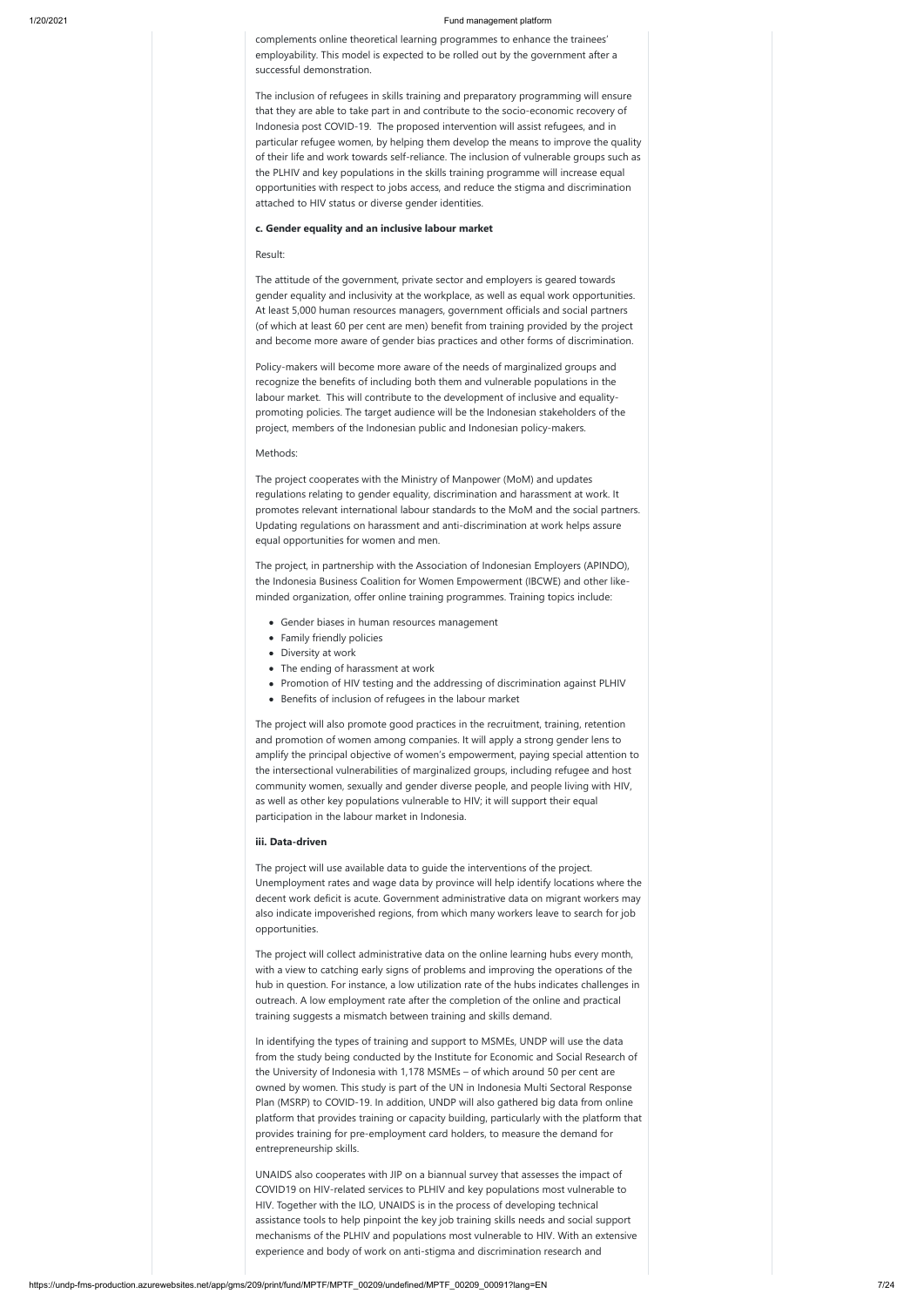https://undp-fms-production.azurewebsites.net/app/gms/209/print/fund/MPTF/MPTF\_00209/undefined/MPTF\_00209\_00091?lang=EN 8/24

advocacy, UNAIDS will use its relevant data such as the Stigma Index and situational analysis reports to strengthen evidence for the policy advocacy component under this project.

Based on current available data, there are about 9,500 refugees and asylum seekers of working age in Indonesia, about half of whom are in Jakarta and its surrounding areas, and the other half in locations throughout the country. UNHCR has a detailed breakdown of these refugees' professions, education level and language skills by location, sex, and type of accommodation. The proposed intervention will be tailored to build upon their previous work experience in their countries of origin, as well as the additional skills they have acquired in Indonesia, and to maximize their potential contribution to their host communities.

#### **Iv. Innovative approaches**

The proposed project will leverage innovative funding and strategic partnerships to unlock public and private capital for strategic investments in support of women's economic empowerment. This effort builds on the UN agencies' extensive experience in innovative finance for SDGs such as leveraging *Zakat* (almsgiving) for renewable energy and local economic development, and supporting *Green Sukuk* (Islamic bond) issuances, *Crowdfunding, Blended Finance*, etc. The proposed project will work with diverse partners, including the private sector, entrepreneurs, religious organizations, and philanthropy. It will also cooperate with financial institutions that initiate inclusive business coaching, support digitalization infrastructure and provide viable access to finance for women-led entrepreneurs. A scale-up strategy using an innovative finance mechanism will also be identified during the project cycle.

The Impact Aim Accelerator Programme will facilitate access to entrepreneurial capacity-building approaches, impact measurement and business management – all of which will contribute towards creating empowered and sustainable women entrepreneurs. Furthermore, a wide range of investor networks and mentorship from cohort alumni will enable knowledge sharing and help participants strive towards a common goal.

#### **v. Human rights-based approach and recover better together**

The proposed interventions employ a human-rights based approach by incorporating the principle of non-discrimination in exercising the right to work, which is an inherent component of human dignity, and essential for the realization of other basic human rights. The basic right to work is recognized in a number of international legal instruments - including the International Covenant on Economic, Social and Cultural Rights (ICESCR), to which Indonesia is a State Party. Project interventions, for instance, seek to address the lack of a legal framework for refugees to work in Indonesia, by enabling them to support themselves and to participate in Indonesian society.

In addition to guaranteeing compliance with the principles of equality and nondiscrimination enshrined in the key International human rights treaties, particularly the ICESCR, CEDAW, ICERD, and CRPD [4], the project will also contribute towards promoting gender equality and an inclusive labor market. It will also not fail to take into account the intersectional vulnerabilities of those who are marginalized due to their sexual and gender diversity, as well as their sex work, addiction, and health status. Indonesia has adopted articles under CEDAW that have become national regulations under Law No. 7 of 1984, which established an obligation of the government to guarantee men and women equality in the enjoyment of all economic, social, cultural, civil and political rights.

International labour standards as embodied in ILO Conventions represent a rich body of internationally accepted workers' rights, which are part of the broad range of human rights.[5] The proposed project promotes labour rights, especially those established under two of the ILO Conventions ratified by Indonesia: The Equal Remuneration Convention, 1951 (No. 100); and the Discrimination (Employment and Occupation) Convention, 1958 (No. 111). The Violence and Harassment Convention, 2019 (No. 190) will guide the project implementation and identify good practices to raise systematically the awareness of people to avoid violence and harassment in the world of work and promote the right to equality and non-discrimination in

|                   | employment and occupation. This not only applies to women workers, but also to<br>workers and other persons belonging to one or more vulnerable groups or groups in<br>situations of vulnerability. |                           |
|-------------------|-----------------------------------------------------------------------------------------------------------------------------------------------------------------------------------------------------|---------------------------|
| CN_III. Catalytic | The project will actively seek external donor funding for interventions aimed at                                                                                                                    | Reviewer 3. The overall   |
| impact and        | gender equality and greater social inclusion in the Indonesian labour market. The                                                                                                                   | score of the CN is 22.    |
| nexus Describe    | Government of Canada has a specific Partnership to fund gender equality and the                                                                                                                     | The CN demonstrates       |
| how the           | empowerment of women and girls in Canada and abroad. As a new funding window                                                                                                                        | clear links to objectives |
| intervention is   | is expected to open in 2021, the project is well placed to tap this funding opportunity,                                                                                                            | and priorities for UN     |
| catalytic by      | as it will demonstrate a scalable impact.                                                                                                                                                           | Indonesias Social         |
| mobilizing or     | The project will provide entrepreneurship training and business coaching, and help                                                                                                                  | Economic Response         |
| augmenting        | match viable business ideas with potential investors, It will also connect financial                                                                                                                | Plan focusing on          |
| other financial   | institutions (including fintech) and religious finance with women entrepreneurs. In                                                                                                                 | empowering vulnerable     |
| or non-financial  | other words, the project will catalyze an inflow of private sector funding into business                                                                                                            | populations and           |
| resources         | start-ups. The private sector investment is expected to exceed 1 million USD. The                                                                                                                   | especially women by       |
| including from    | project will also identify a scale-up strategy using innovative finance mechanisms                                                                                                                  | enhancing skills for      |
| IFIs,             | during the project implementation.                                                                                                                                                                  | employability and         |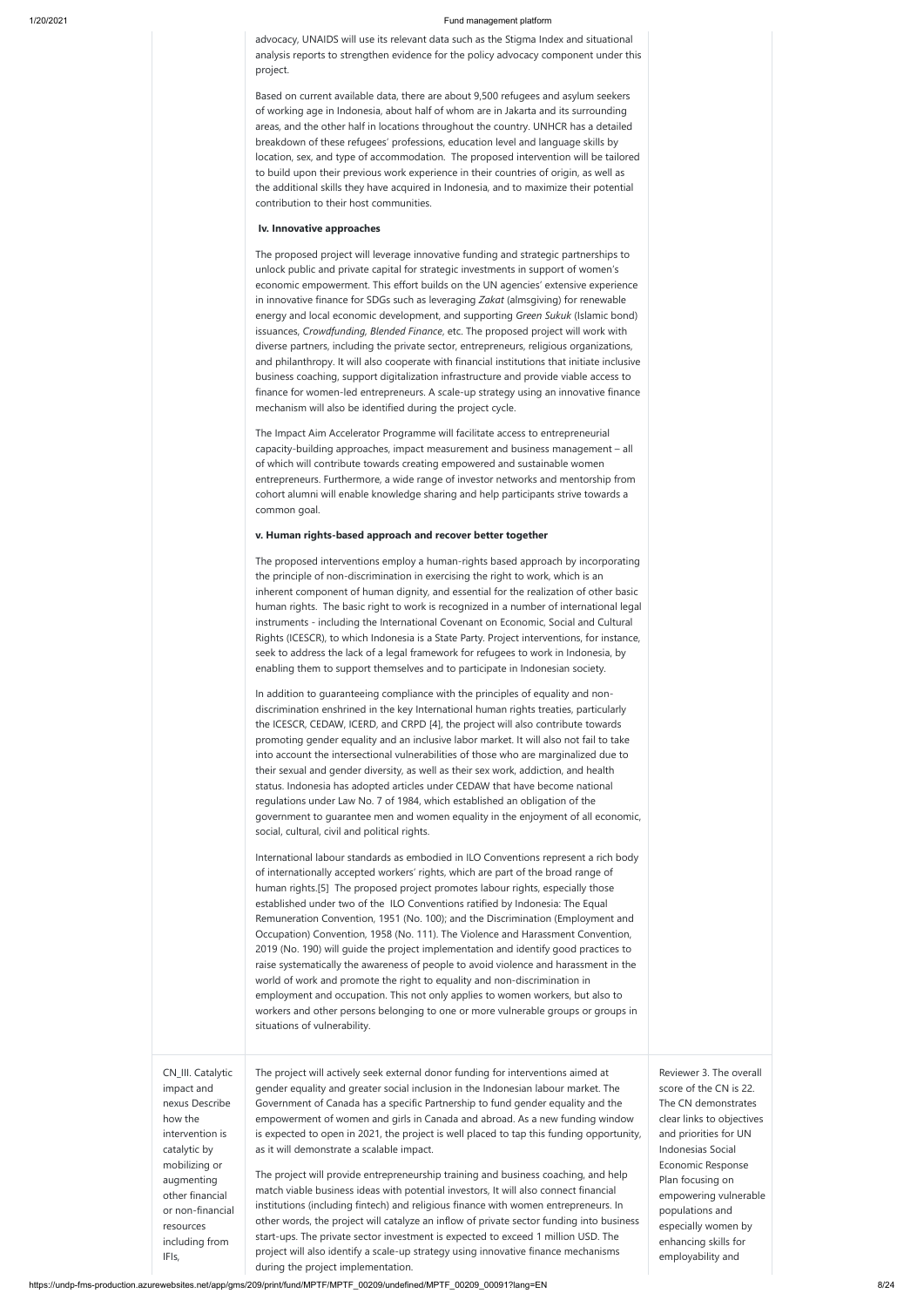https://undp-fms-production.azurewebsites.net/app/gms/209/print/fund/MPTF/MPTF\_00209/undefined/MPTF\_00209\_00091?lang=EN 9/24

 $\mathsf{l}$ 

foundations, the private sector. Describe how the proposed intervention supports medium to long-term recovery for example by enabling other actors to engage, generates an enabling environment for longer-term development.

At the moment UNHCR has an agreement with the Government of Australia on Self-Reliance Pilot Program for Refugees in Indonesia. The agreement covers various activities of apprenticeship programme, private sector forum, entrepreneurship project, and Automotive Mechanics and Technology Training. The agreement covers the period of 1 July 2020 to 30 June 2021 at the amount of USD 179,000 to cover up to 250 refugees. UNHCR is also developing a proposal to be submitted to L'Oreal for beauty care and hair dressing training, and internship that plans to benefit up to 100 refugees and host communities in Jakarta and the greater area. The proposal will range from Eur 75,000 to Eur 100,000 and for October 2020 – December 2021. In addition to the above, the ILO- UNHCR Ready for Business project that are currently being implemented.

The establishment of community online learning centres is a pilot for demonstration purposes. Once the project has successfully demonstrated its impact, the government is expected to budget the rollout of online learning centres. In addition, the World Bank and the Asian Development Bank are preparing to advance loans to the government of Indonesia for skills development. The ILO is in talks with the development banks and is actively exploring synergies between this proposed project, existing ILO projects on skills development, and the eventual loan-funded projects of the banks.

The Government of Indonesia has introduced the *Kartu Pra-Kerja* ( pre-employment card) to tackle the problem of 5.8 million laid-off formal workers, informal workers and micro and small business owners. The registered laid-off workers must attend online training sessions to be eligible to receive a monthly cash transfer of IDR 600,000. This system has succeeded in making available a wide range of online courses, but their relevance to skills required in the labor market is questionable. This project it therefore aiming to provide more vocational/job-relevant online training and to combine this with practical training..

The intervention proposed by UNAIDS is intended to be a catalytic investment to ensure that businesses and the private sector commit themselves to addressing stigma and discrimination at the workplace, together with labour unions and community-based organizations delivering HIV services. UNAIDS has developed a private sector engagement strategy and a good practices model for HIV policy in the workplace. It is also in the process of developing a National Standards of Conduct regarding discrimination in the workplace on the basis of sexual orientation, gender, disability, ethnicity and religion. These will serve as training and advocacy materials under this intervention to promote an inclusive labour market for women and vulnerable groups. The interventions in this concept note will also strengthen national HIV-programme implementation supported by the Global Fund which are currently impacted by the COVID-19 pandemic, leaving many PLHIV and key populations vulnerable to HIV without sufficient resources to protect their livelihood, increasing their vulnerability to HIV.

This intervention, which will create an enabling environment for sustained inclusive participation, is contingent for its success upon a number of factors: advocacy for policy change for inclusive participation in the workforce and private sector; more inclusive participation by public vocational training centres (BLK) to promote gender equality and do away with stigma; and a workplace free from discrimination in the business sector. These factors will increase the resilience and chances of economic recovery for women and those populations most disadvantaged by the COVID-19 pandemic in Indonesia, helping to reduce inequalities and leaving no one behind.

The proposed intervention has the potential to contribute towards an expanded solutions landscape for refugees in Indonesia, as it is part of a wider vision of the socio-economic inclusion of refugees, It will enable refugee women to participate in the medium- to long-term economic recovery process and contribute to their host communities in Indonesia. Their participation will in turn trigger a more widespread recognition of the potential for refugee women to contribute to Indonesian society, thereby promoting a more favourable protection environment and acceptance of the benefits of offering opportunities for self-reliance to refugees in Indonesia. The resulting changes to the policy and legal framework overseeing refugees in Indonesia would be long-lasting and transformative and serve as a positive example of inclusion

of refugees in the region and globally.

|                                                                          | It will also pave the way for the increased protection of refugees in Indonesia,<br>bringing in its wake opportunities for the wider refugee population. Furthermore, the<br>UNHCR will be able to significantly scale up its existing project initiatives to include<br>more refugee and host community beneficiaries. It has already secured funding from<br>donors to support additional self-reliance activities, in view of the fact that the current<br>assistance framework for refugees in Indonesia is unsustainable. In addition, it has<br>significantly increased the scale and scope of joint initiatives with the World Bank<br>Group (WBG) on data, which is critical to policy-making and programming to improve<br>the socio-economic inclusion and overall well-being of people affected by<br>displacement. |                                                      |  |
|--------------------------------------------------------------------------|--------------------------------------------------------------------------------------------------------------------------------------------------------------------------------------------------------------------------------------------------------------------------------------------------------------------------------------------------------------------------------------------------------------------------------------------------------------------------------------------------------------------------------------------------------------------------------------------------------------------------------------------------------------------------------------------------------------------------------------------------------------------------------------------------------------------------------|------------------------------------------------------|--|
| CN_IV. Who will<br>deliver this<br>solution List<br>what Recipient<br>UN | i. Implementation arrangement and partners<br>Under the leadership of the Resident Coordinator, the ILO, UNDP, UNHCR and<br>UNAIDS will implement the proposed project. The ILO will act as the lead agency.<br>Each organization will develop and execute workplans. Activities will be carried out in                                                                                                                                                                                                                                                                                                                                                                                                                                                                                                                        | Above 3 comments are<br>related to the entire<br>CN. |  |

entrepreneurship and have a positive influence on the way women are perceived in the Indonesian labour market. The CN outlines ways in which the UN can employ innovative apporaches to financing and leverage on existing and planned initiatives by government, DP, private sector and IFIs to scale up the proposed activities. The project has a clear HRBA and focus on GEEW.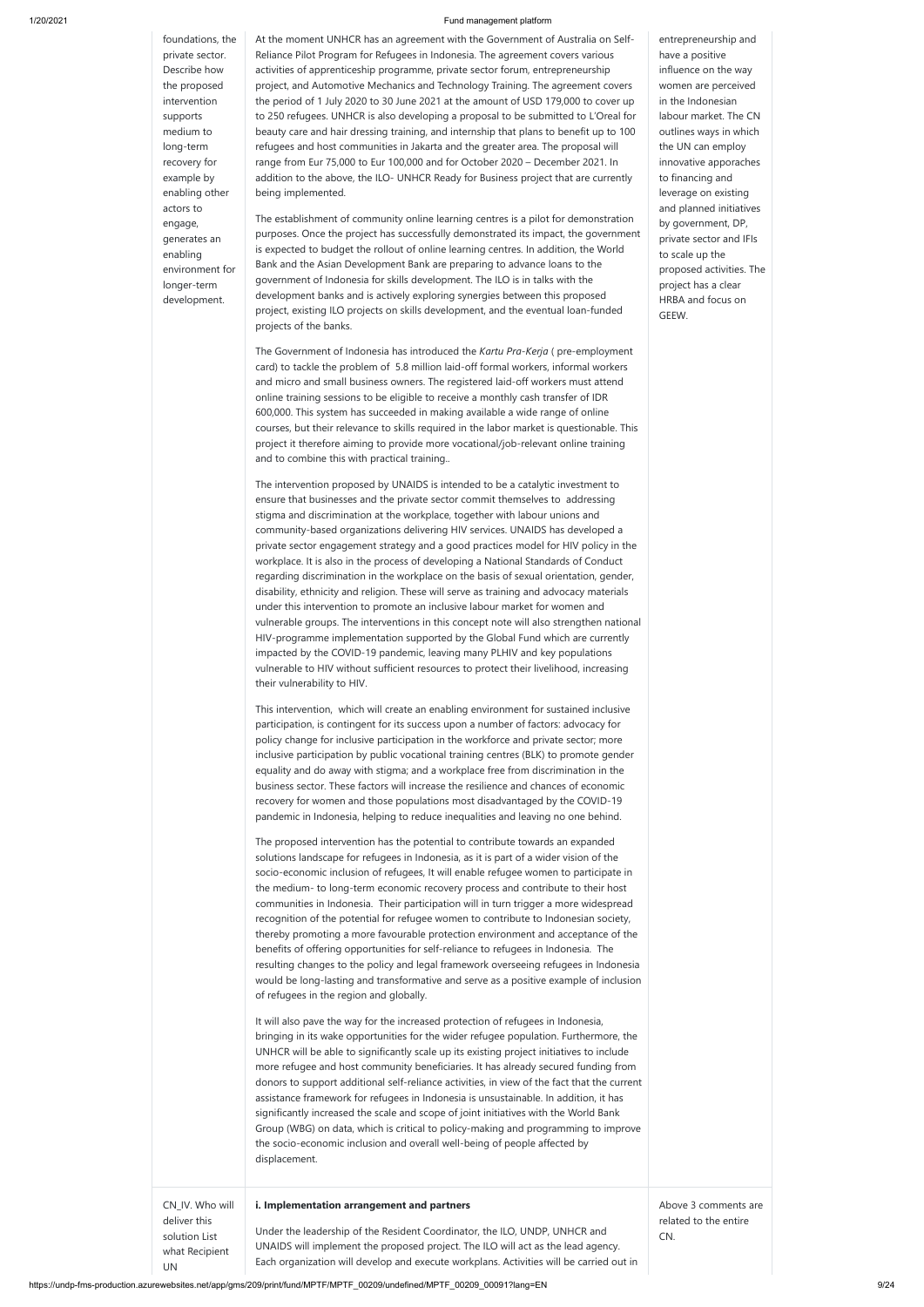**Organizations** (no less than 2 per concept note) and partners will implement this project and describe their capacities to do so. Include expertise, staff deployed, as well as oversight mechanisms that determine the monitoring and evaluation (M&E) arrangements and responsibilities. Use hyperlinks to relevant sites and the current portfolios of RUNOs so the text is short and to the point.

line with the established financial guidelines and regulations of each agency.

If the joint project is selected for funding, the Resident Coordinator will engage with the highest levels of government and ensure that strategic direction is maintained. The UN Resident Coordinator's Office (RCO) will lead the coordination of the UN partners with this project, thus contributing to Outcome 2 of the next UN Sustainable Development Cooperation Framework (UNSCDF) 2021-2025: "Institutions and people contribute more effectively to advance a higher value added and inclusive economic transformation." The Resident Coordinator will report the implementation of this initiative to the BAPPENAS/UN Forum on Development Cooperation, which will annually review the implementation of the UNSCDF.

### **ILO**

#### Staff deployed

The ILO Jakarta Office will recruit two national project officers (NPOs) and one administrative assistant. One NPO will focus on gender equality and the inclusive labour market, and the other on skills development. The project will be supported by ILO staff members who have relevant expertise. The project will be backstopped by an ILO employment specialist in Jakarta and other relevant specialists in Bangkok. The ILO Country Director will oversee the project implementation.

#### Expertise

The ILO has been promoting social justice for over a century and upholds the goal of "decent work for all" (SDG 8). It has accumulated knowledge and experiences in labour isues including labour standards, employment, skills development, gender equality at work and social dialogue. Ratified ILO Conventions are binding in national regulations and guide the actions of the government and social partners. The ILO brings to this project its technical expertise in entrepreneurship training and business development, HIV/AIDS at the workplace, migrant workers, gender equality, employment of vulnerable groups including refugees and workers with disabilities, and international labour standards. The ILO's ongoing and recent past development cooperation projects on small- and medium-sized enterprises and entrepreneurship, [access to finance,](https://www.ilo.org/jakarta/whatwedo/projects/WCMS_444105/lang--en/index.htm) [skills development](https://www.ilo.org/jakarta/whatwedo/projects/WCMS_751714/lang--en/index.htm), [women and STEM skills,](https://www.ilo.org/jakarta/whatwedo/projects/WCMS_624553/lang--en/index.htm) and [HIV/AIDS,](https://www.ilo.org/jakarta/whatwedo/projects/WCMS_737618/lang--en/index.htm) are relevant to this proposed project.

#### **UNDP**

#### Staff deployed

The UNDP Country Office (CO) will mobilize its staff from a variety of areas of expertise that are closely relevant to the project, including a Technical Advisor, a Country Economist, and Finance Specialists, under the guidance of the UNDP CO Deputy Resident Representative (DRR). One Project Officer and one Technical Assistant will be recruited under the UNDP workplan. The CO will also work with the Global/Regional Technical Advisor to bring in best practices from similar interventions to Indonesia.

#### Expertise

UNDP brings its technical expertise in innovative finance, women's empowerment and gender equality, sustainable development, and impact entrepreneurship to promote transformational change, and ensure the inclusivity (no one left behind) and transparency of the beneficiary's targeting and registration. Building on the existing platform of **[Innovative Financing Lab \(IFL\)](file:///C:/Users/MUHAMM~1.HAR/AppData/Local/Temp/INS-UNDP%20Indonesia%20Innovative%20Financing%20Lab.pdf)**, it will provide inclusive entrepreneurship training and business development support, including access to finance. Over the years, the Lab has partnered with government, business councils, the private sector (e.g. Citibank, Bukalapak), venture capital (e.g. 500 Startup, Mandiri Capital) to promote social entrepreneurship through Youth Co:Lab and Impact Aim Accelerator initiatives. Experiences in leveraging Islamic Finance (*sukuk, zakat, waqf*) for the implementation of SDGs give UNDP an advantage in working with religious financial institutions for similar programmes to support women's empowerment.

UNDP has been involved in advocacy for gender mainstreaming across development

sectors. In 2020, the UNDP partnership survey revealed findings on partners' recognition, including government agencies, of UNDP Indonesia's work in promoting gender equality and advancing women's empowerment. In promoting gender equality, UNDP Indonesia builds strong partnerships with the Ministries of Women Empowerment and Child Protection, Environment and Forestry (MoEF), Administrative and Bureaucratic Reform, Finance, Youth and Sports, as well as with local governments and various stakeholders including women's CSOs/NGOs, inter-agency collaborations, and international partners. UNDP previously developed a study on [Women's Entrepreneurship and Access to Finance,](https://www.id.undp.org/content/indonesia/en/home/library/womens_empowerment/women_s-entrepreneurship-and-access-to-finance.html) which provides insight on the state of women-led social enterprises in Indonesia in the different sectors and highlights the specific challenges they face in growing their business and accessing finance. To understand women's livelihoods before and during the COVID-19 crisis, UNDP is also conducting an assessment on gender-based violence (GBV) and unpaid care work. All of this data will serve as a basis for our programme interventions.

### **UNHCR**

#### Staff deployed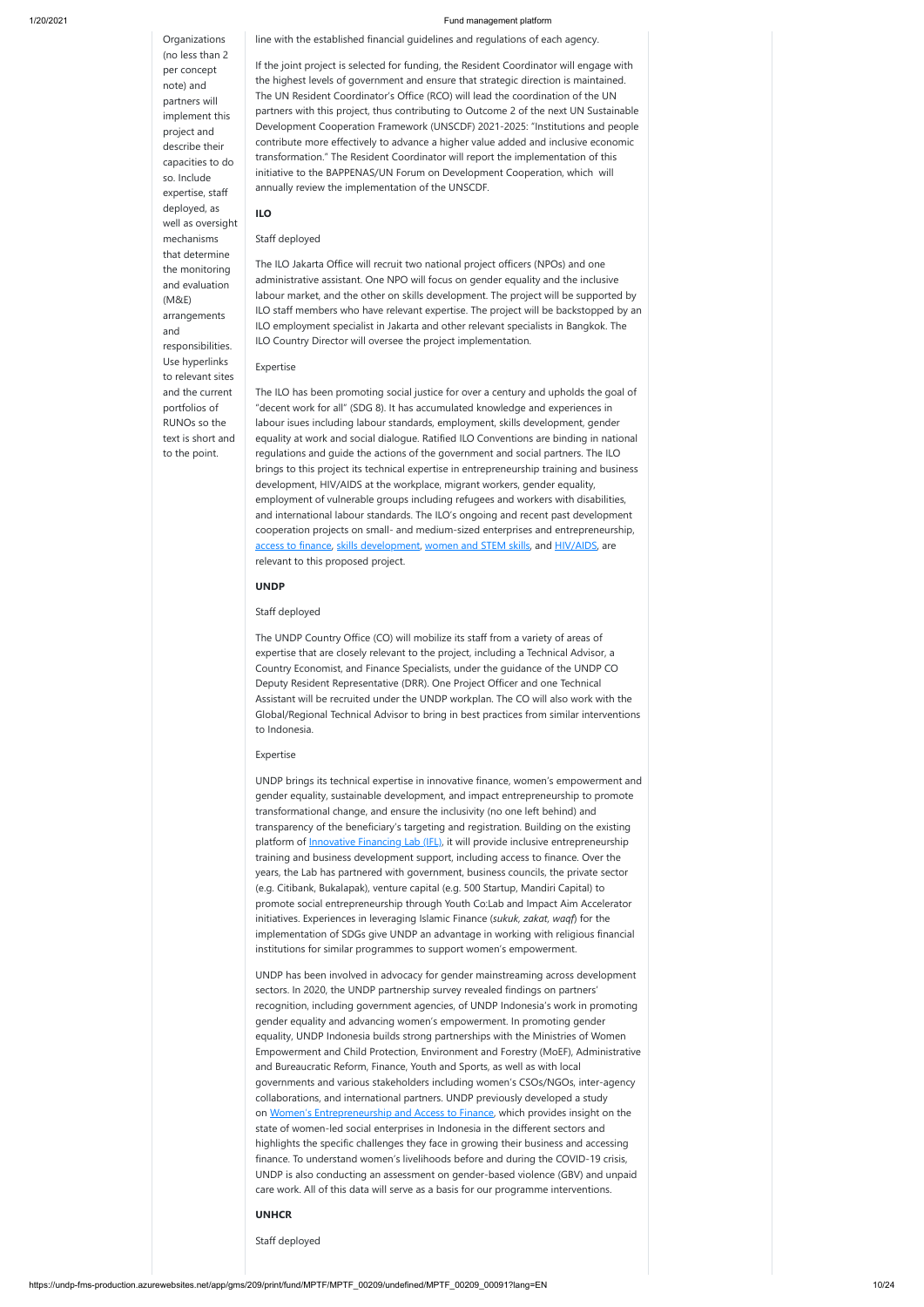UNHCR will deploy experienced staff whose existing portfolio includes self-reliance and livelihood activities for refugees. One Protection Officer and one Assistant Programme Officer will manage the implementation under the UNHCR's workplan. UNHCR will work with existing implementing and operational partners.

#### Expertise

UNHCR is the global refugee agency with a mandate for international protection. While Indonesia is not a party to the 1951 Convention relating to the Status of Refugees or its 1967 Protocol, it has a long tradition of allowing access to and hosting refugees. Indonesia has enacted a comprehensive national refugee law, signed as a presidential regulation in December 2016, which provides access and temporary protection to refugees in the country until longer-term solutions can be found. Under the law, the Government has authorized UNHCR to help protect and find solutions for them. UNHCR brings its technical expertise in refugee protection and a deep knowledge of the refugee situation in Indonesia, including a familiarity with the history and context of the domestic legal framework. It also has strong partnerships with the government and other stakeholders to support implementation of the legal framework. Furthermore, UNHCR has a deep knowledge of the refugee community in Indonesia, as well as of its members' background skills and experiences. It works with partners on the implementation of self-reliance and livelihood programming for refugees in Indonesia, such as vocational training, language training, apprenticeship programmes, income-generating activities and, since 2018, a pilot of the joint ILO-UNHCR Ready for Business entrepreneurship programme. UNHCR has had ongoing discussions with the Indonesian authorities on improving refugees' access to livelihoods - and there has been progress in certain provinces where refugees are hosted. Indeed, the local authorities have expressed their support for granting access to livelihood opportunities for refugees. In addition, the Indonesian Government, in its official pledges made at the Global Refugee Forum held in Geneva in December 2019, announced its formal commitment to establish a Refugee Empowerment Strategy and Programme.

#### **UNAIDS**

#### Staff deployed

The UNAIDS Country Office (UCO) under the leadership of the Country Director will oversee the programme and activities to be implemented and ensure timely delivery and reporting. The UCO's Programme Analyst will be the focal point for routine reporting. The Strategic Information Adviser, Community Engagement Adviser and Gender and Human Rights Adviser will be consulted in an advisory capacity.

#### Expertise

UNAIDS is a co-sponsored Joint Programme in the United Nations system. It draws upon the experience and expertise of 11 United Nations system Cosponsors and is the only United Nations entity with civil society represented on its governing body. In Indonesia, UNAIDS supports the national efforts to "end AIDS as a public health threat by 2030", as part of the SDGs. It provides the strategic direction, advocacy, coordination and technical support needed to catalyze and connect leadership from government, the private sector and communities to deliver life-saving HIV services. UNAIDS generates strategic information and analysis, thereby increasing understanding of the state of the AIDS epidemic and progress made at the local, national, regional and global levels. It places people living with HIV and people affected by the virus at the decision-making table and at the centre of designing, delivering and monitoring the AIDS response, and is a bold advocate for addressing the legal and policy barriers to the AIDS response.

#### **Government partners**

*Ministry of Women Empowerment and Child Protection*: The Ministry has a core duty in formulating policies and promoting coordination in women's empowerment and child welfare and protection. As part of its mandate, it is responsible for coordinating the implementation of the Convention on the Elimination of all Forms of Discrimination Against Women (CEDAW) and the Convention on the Rights of the

Child (CRC). Under the current administration, its priority is to promote women's economic empowerment and other relevant areas to promote gender equality in Indonesia.

*Ministry of Manpower*: The Ministry promotes decent work in the country together with ILO. UNHCR has ongoing discussions with the Indonesian authorities including the Ministry of Manpower on ways to improve refugees' access to livelihood. At the end of 2019 a technical working group was established with the Ministry and UNHCR to increase opportunities for self-reliance and empowerment among refugees in Indonesia.

*Coordinating Ministry for Political, Legal and Security Affairs*: In accordance with Presidential Regulation 125/2016, which appoints the Ministry as the coordinator of refugee issues. UNHCR works directly with the National Refugee Task Force, created by Deputy V of the Ministry. This includes representatives from the relevant ministries, local government agencies and international organizations.

*The Ministry of Cooperatives and SMEs*: The Ministry is entrusted to formulate policies and coordinates activities in the field of cooperatives and SMEs. It is also responsible for empowering these organizations by helping them develop a distribution system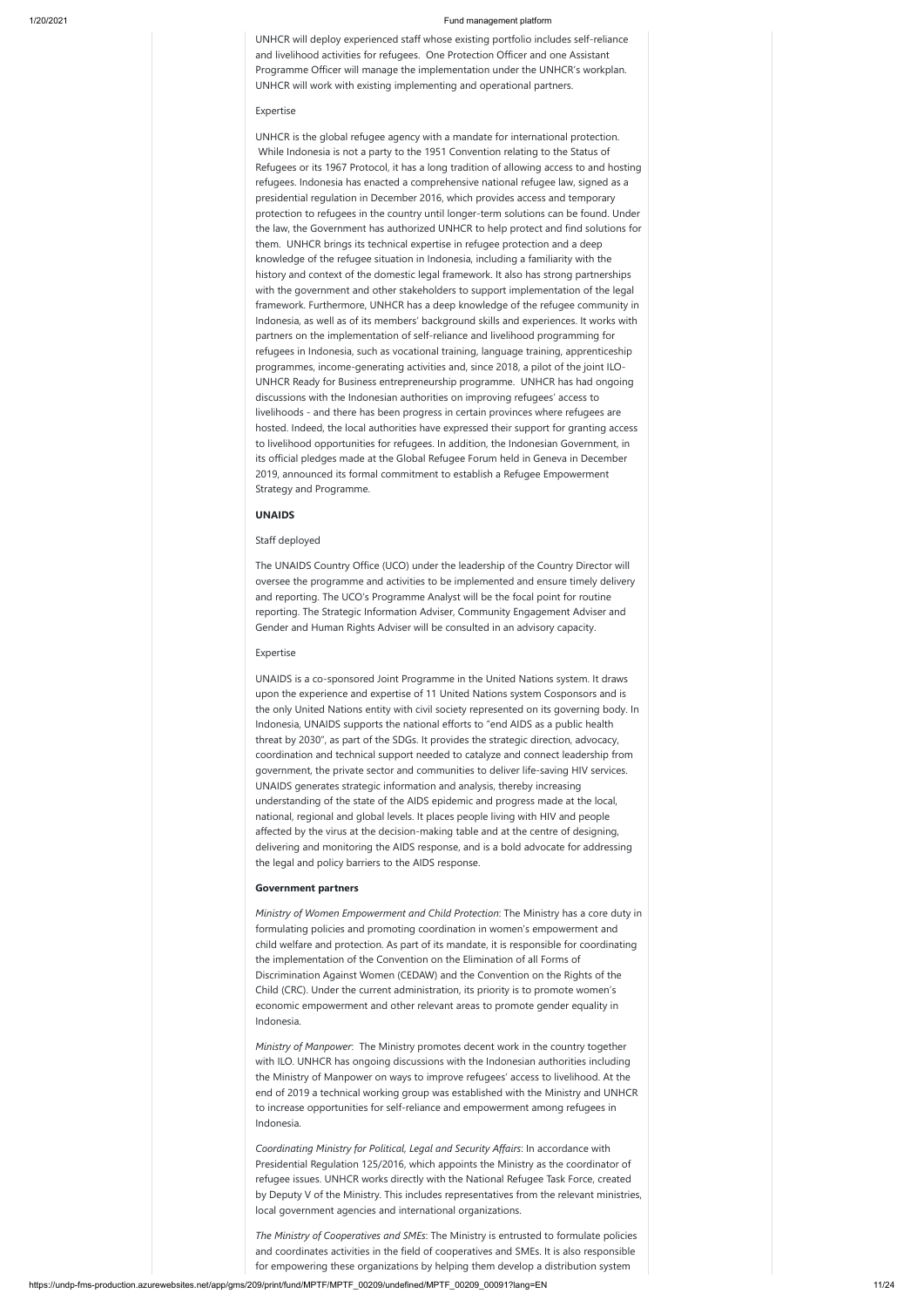and promoting cooperation between SMEs and other agencies.

Other relevant Ministries and Commissions: *Ministry of Home Affairs*; *Coordinating Ministry for Economic Affairs*; and *Ministry of National Development Planning*; *Ministry of Health*; *National Commission on Violence against Women* (*Komnas Perempuan* - an independent institution for gender equality and the elimination of violence against women); and *the National Commission on Human Rights* (*Komnas HAM*).

#### **CSOs and NGOs**

*Indonesia Global Compact Network* (IGCN): The Indonesia Global Compact Network (IGCN) is a local network of the United Nations Global Compact. IGCN members comprise of corporations (multinational and national companies, and SMEs), Academia, and NGOs (International and National).

Business associations: *Employers' Association of Indonesia* (*APINDO*), *Chamber of Commerce and Industry* (*KADIN*), *Small Business Association*, *Human Resources Professional Association*.

Trade unions: *Trade union confederations* and *KASBI* (Labour union advocating for human rights and gender equality at the workplace).

*Catholic Relief Services* (CRS): CRS is an international humanitarian agency that has been operating in Indonesia since 1957. UNHCR works with the CRS to facilitate refugees' access to education and distribute monthly cash allowance to the most vulnerable refugees.

*Church World Services* (CWS): CWS is a humanitarian and development agency that has been working in Indonesia since the 1950s. UNHCR works closely with the CWS to provide life-saving medical assistance to the refugees and to address the special needs of unaccompanied minors and other children at risk.

*Atma Jaya University* (AJU) and *Dompet Dhuafa*: AJU is an institute of higher learning in Jakarta. Dompet Dhuafa is an Islamic Philanthropy Institution that manages funds from Zakat, Infaq, Alms, Endowments (ZISWAF) and other halal funds that are devoted to empowering the poor. UNHCR has collaborated with these two institutions on a joint UNHCR/ILO entrepreneurship project "Ready For Business" to support small-business training for Indonesian host communities and refugees.

PLHIV and Key Population networks: Members include JIP, GWL-Ina, Sanggar Swara, Inti Muda, Opsi, IPPI, IAC, PKNI, Rumah Cemara, YKB, Spirita, ELSAM.

In addition to the above, the proposed project will engage with national and local incubators, women CSOs/NGOs, and local CSOs/NGOs in the targeted provinces.

### **ii. Project oversight, monitoring and evaluation**

The agency groups (i.e. ILO-UNDP-UNHCR-UNAIDS). together with the Resident Coordinator Office, will establish a joint steering committee to establish genderdisaggregated baseline, milestones and targets at the onset of the project implementation. Should the proposal be selected for funding, a result framework will be developed by prioritizing gender related indicators. Monitoring will be conducted to make sure the outcome on gender equality in training opportunities, business development, is achieved. It will also recruit a national M&E specialist and implement [an independent monitoring and evaluation in accordance with the OECD's six DAC](https://www.oecd.org/dac/evaluation/daccriteriaforevaluatingdevelopmentassistance.htm) criteria for evaluating development assistance: relevance; coherence; effectiveness; efficiency; impact; and sustainability.

The project will implement activities at the national and subnational levels. It will target the Eastern Provinces of Indonesia - including Central Sulawesi, NTB, Gorontalo, and Papua - because they are the target areas under the UN MSRP. The project will leverage the established M&E mechanisms of existing projects for necessary site visits and stakeholder interviews. It will also develop an online assessment tool to set the baseline and record progress.

UNHCR will undertake the monitoring and evaluation of activities for refugees jointly with other agencies and implementing partner staff. The UNHCR staff in Jakarta, and

in the four outpost locations where UNHCR has a field presence, will conduct the periodic monitoring of partner activities through regular stocktaking exercises and within the framework of project partnership agreements. These may be conducted inperson, remotely or in the context of ad hoc missions.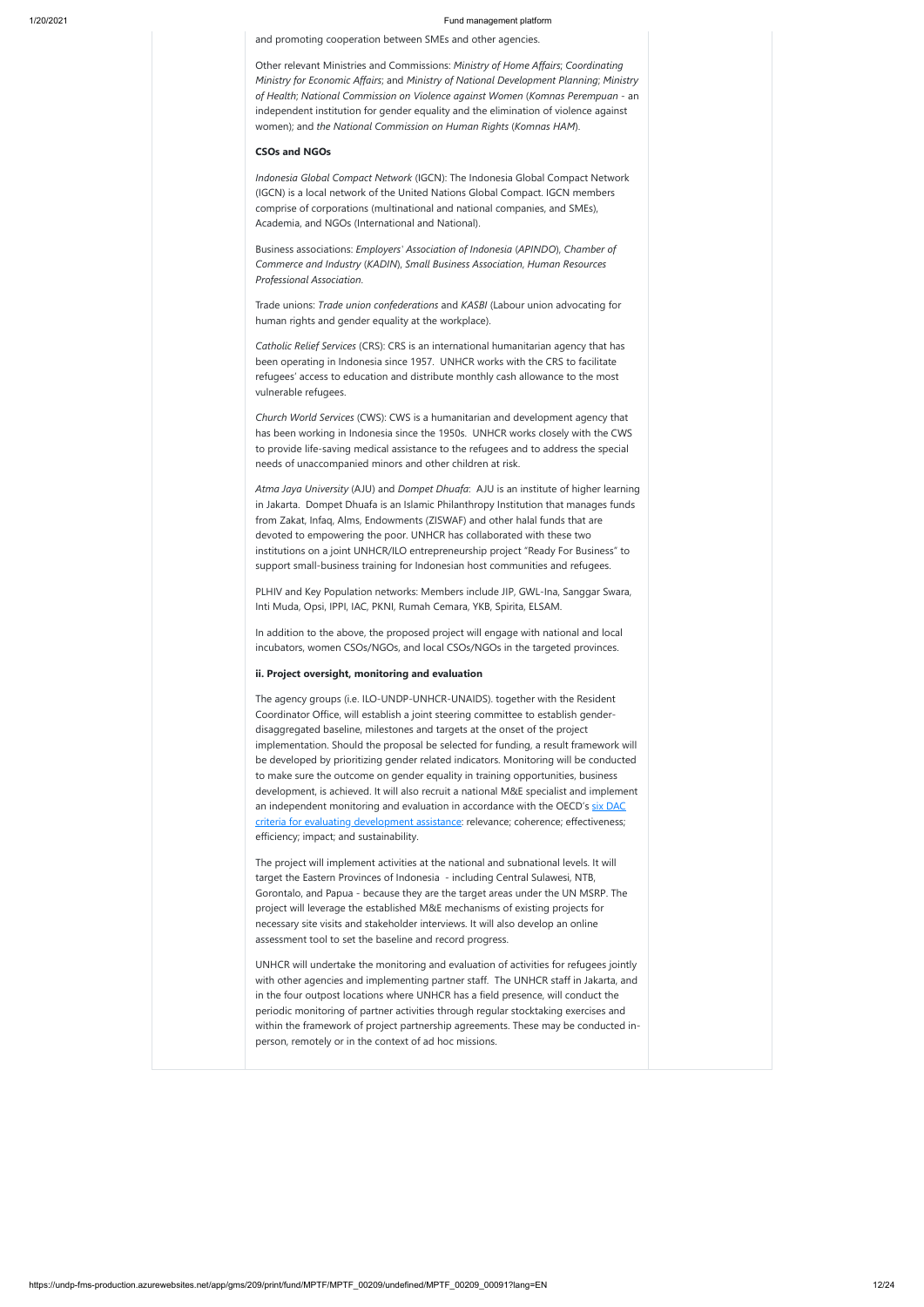## $P_V$ .

## 1/20/2021 Fund management platform

| P_V. Target<br>population | The project takes two-fold strategies to benefit the target population: women, youth,<br>refugees, people living with HIV, key population, and rural residents. It combines<br>direct and indirect approaches to support the target groups. First, it reaches out the<br>target groups directly and build their capacity through entrepreneurship, business<br>development, or skills training. These interventions intend to empower those who<br>tend to be marginalized in the society and left behind in the recovery process from<br>the COVID-19 pandemic. Second approach is to benefit the target population by<br>changing the environment that affects opportunities and challenges surrounding the<br>target groups. Regulations, behaviors, and perceptions people are examples of this.<br>Project interventions under the Output 3 aim to remove barriers and generate a<br>conducive ground so that target population are included in the mainstream society<br>and can fully utilize their potential. | Comments under<br>general information tab |
|---------------------------|-----------------------------------------------------------------------------------------------------------------------------------------------------------------------------------------------------------------------------------------------------------------------------------------------------------------------------------------------------------------------------------------------------------------------------------------------------------------------------------------------------------------------------------------------------------------------------------------------------------------------------------------------------------------------------------------------------------------------------------------------------------------------------------------------------------------------------------------------------------------------------------------------------------------------------------------------------------------------------------------------------------------------|-------------------------------------------|
|                           | 1. Target beneficiaries: the direct approach                                                                                                                                                                                                                                                                                                                                                                                                                                                                                                                                                                                                                                                                                                                                                                                                                                                                                                                                                                          |                                           |
|                           | 2.000 target beneficiaries receive entrepreneurship training at basic level.<br>Around 200 beneficiaries receive intensive business development support and<br>start/grow businesses as a result. Of the beneficiaries, 60 per cent are cis- and<br>transgender women and 30 per cent youth; the group also includes 100 women<br>refugees, 100 people living with HIV, and 100 participants from key populations that<br>are most vulnerable to HIV<br>At least 1,650 people (of which at least 50 per cent are rural residents, 60 per cent are<br>cis- and transgender women, 30 per cent are youth, including at least 85 women<br>refugees, 85 people living with HIV and 85 participants from key populations that are                                                                                                                                                                                                                                                                                          |                                           |
|                           | most vulnerable to HIV) have their economic potential improved or recovered<br>through vocational and/or employability skills training. Training combines online<br>theoretical learning and practical training. Given that the project duration is shorter<br>(12 month, instead of 15 months) and budget is smaller (85%), we have revised the<br>target number accordingly. While the agencies will do the utmost to benefit a higher<br>number of beneficiaries, it is appropriate to set the targets in proportion to the<br>resources and the project duration.                                                                                                                                                                                                                                                                                                                                                                                                                                                 |                                           |
|                           | 2. Beneficiaries: indirect approach                                                                                                                                                                                                                                                                                                                                                                                                                                                                                                                                                                                                                                                                                                                                                                                                                                                                                                                                                                                   |                                           |
|                           | Project interventions aim to raise awareness and alter behaviors of people who may<br>influence the empowerment and welfare of the target groups (i.e. women, youth,<br>refugees, people living with HIV, key population, and rural residents). The targets of<br>the project interventions include at least 6,000 human resources managers,<br>government officials, trade union representatives and NGOs (of which at least 60 per<br>cent are men). The project has raised the target by 20% (from 5,000 to 6,000<br>beneficiaries). The project will measure the degree to which the beneficiaries<br>improved their understanding on inclusiveness and non-discrimination, as well as<br>their improvement in ability to spot malpractices. We will administer a quiz to<br>participants to generate impact of awareness raising.                                                                                                                                                                                |                                           |

# **SDG Targets**

| <b>Target</b>                                                                                                                                                                                                | <b>Description</b>                                                                                                                                                                            |  |  |  |
|--------------------------------------------------------------------------------------------------------------------------------------------------------------------------------------------------------------|-----------------------------------------------------------------------------------------------------------------------------------------------------------------------------------------------|--|--|--|
| <b>Main Goals</b>                                                                                                                                                                                            |                                                                                                                                                                                               |  |  |  |
|                                                                                                                                                                                                              | Goal 5. Achieve gender equality and empower all women and girls                                                                                                                               |  |  |  |
| TARGET_5.5                                                                                                                                                                                                   | 5.5 Ensure women's full and effective participation and equal opportunities for leadership at all levels of decision-<br>making in political, economic and public life                        |  |  |  |
| Goal 8. Promote sustained, inclusive and sustainable economic growth, full and productive employment and decent work for all                                                                                 |                                                                                                                                                                                               |  |  |  |
| TARGET_8.5                                                                                                                                                                                                   | 8.5 By 2030, achieve full and productive employment and decent work for all women and men, including for<br>young people and persons with disabilities, and equal pay for work of equal value |  |  |  |
| <b>Secondary Goals</b>                                                                                                                                                                                       |                                                                                                                                                                                               |  |  |  |
| Goal 10. Reduce inequality within and among countries                                                                                                                                                        |                                                                                                                                                                                               |  |  |  |
| TARGET_10.2<br>10.2 By 2030, empower and promote the social, economic and political inclusion of all, irrespective of age, sex,<br>disability, race, ethnicity, origin, religion or economic or other status |                                                                                                                                                                                               |  |  |  |

## **SDG Indicators**

| <b>Indicator Code</b> | <b>Description</b>                                                                                               |
|-----------------------|------------------------------------------------------------------------------------------------------------------|
| C100201               | 10.2.1 Proportion of people living below 50 per cent of median income, by sex, age and persons with disabilities |
| C050501               | 5.5.1 Proportion of seats held by women in (a) national parliaments and (b) local governments                    |
| C050502               | 5.5.2 Proportion of women in managerial positions                                                                |
| C080501               | 8.5.1 Average hourly earnings of female and male employees, by occupation, age and persons with disabilities     |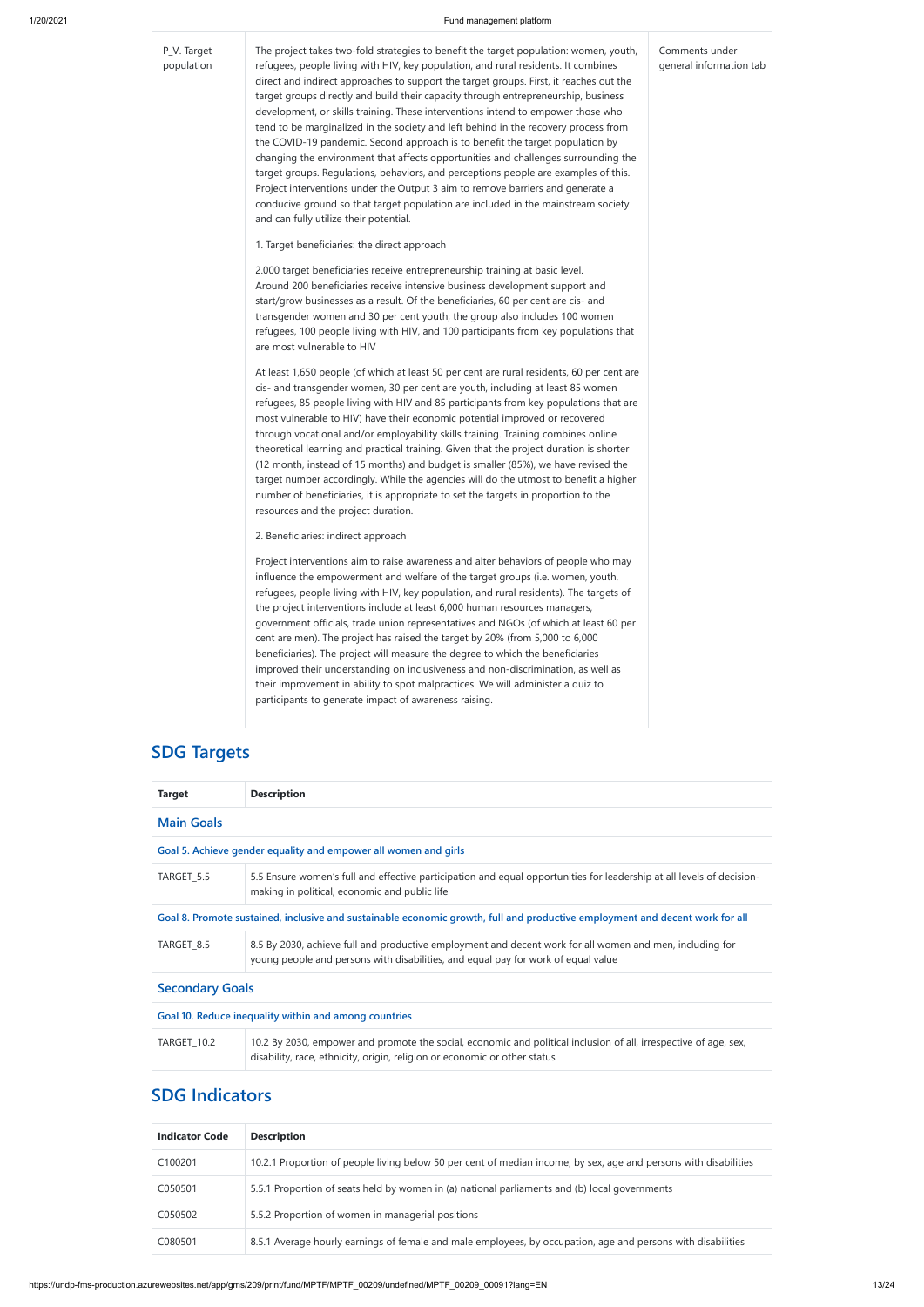| <b>Indicator Code Description</b> |                                                                    |
|-----------------------------------|--------------------------------------------------------------------|
| C080502                           | 8.5.2 Unemployment rate, by sex, age and persons with disabilities |

## **Contribution to SDGs**

| <b>Participating</b><br><b>Organization</b> | % TARGET_5.5 | % TARGET_8.5 | % TARGET_10.2 | % Total |
|---------------------------------------------|--------------|--------------|---------------|---------|
| <b>ILO</b>                                  | 30           | 50           | 20            | 100     |
| <b>UNHCR</b>                                | 60           | 30           | 10            | 100     |
| <b>UNDP</b>                                 | 30           | 40           | 30            | 100     |
| <b>UNAIDS</b>                               | 40           | 20           | 40            | 100     |
| <b>Total</b><br>contribution by<br>target   | 160          | 140          | 100           |         |
| Project<br>contribution to<br>SDG by target | 40           | 35           | 25            | 100     |

## **List of documents**

| <b>Document</b>                                                                                                                                                                                                                       | <b>Document</b><br><b>Type</b>        | <b>Document</b><br><b>Source</b> | <b>Document Abstract</b>        | <b>Modified By</b> | <b>Modified</b><br>On |
|---------------------------------------------------------------------------------------------------------------------------------------------------------------------------------------------------------------------------------------|---------------------------------------|----------------------------------|---------------------------------|--------------------|-----------------------|
| MPTF_ToC<br>25Aug2020.xl<br>${\sf SX}$                                                                                                                                                                                                | Other<br>Docs                         | Concept                          | Theory of Change of the project | chatani@ilo.org    | Aug 27,<br>2020       |
| <b>AGDM PA</b><br>Report<br>Final_CBP.pdf                                                                                                                                                                                             | Other<br>Concept<br>Narrative<br>Docs |                                  | chatani@ilo.org                 | Aug 31,<br>2020    |                       |
| Other<br>Concept<br>COVID-19<br>Narrative<br>Docs<br>and Chronic<br><b>Diseases</b><br>12May2020-<br>rev.pptx                                                                                                                         |                                       |                                  | chatani@ilo.org                 | Aug 31,<br>2020    |                       |
| <b>INS-Report-</b><br>survey-on-<br>impact-of-<br>COVID19-to-<br>YE-in-<br>Indonesia.pdf                                                                                                                                              | Other<br>Docs                         | Concept<br>Narrative             |                                 | chatani@ilo.org    | Aug 31,<br>2020       |
| Policy Brief.<br>Institute of<br>International<br><b>Studies</b><br>University of<br>Gadiah Mada.<br>Addressing<br>Challenges<br>and<br>Identifying<br>Opportunities<br>for Refugee<br>Access to<br>Employment<br>in<br>Indonesia.pdf | Other<br>Docs                         | Concept<br>Narrative             |                                 | chatani@ilo.org    | Aug 31,<br>2020       |
| Other<br>Concept<br>Transforming<br>Narrative<br>Docs<br>the lives of<br>Indonesian<br>youth and<br>refugee youth<br>through<br>entrepreneurs<br>hip.pdf                                                                              |                                       |                                  |                                 | chatani@ilo.org    | Aug 31,<br>2020       |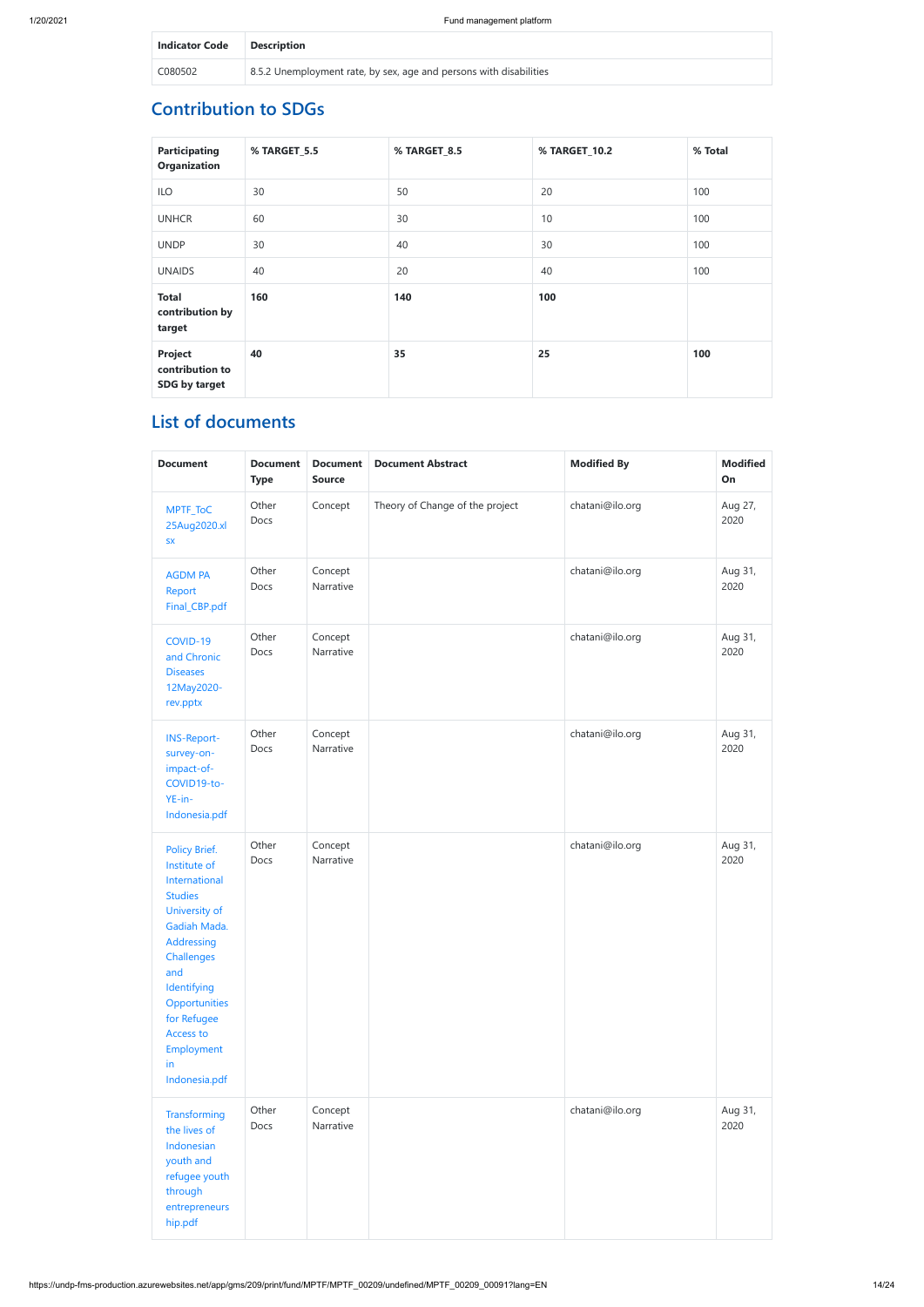| Enforcing<br>labour rights<br>of irregular<br>migrants in<br>Indonesia.pdf                                                                                                       | Other<br>Docs | Concept<br>Narrative |                                                                                                                                                                                                                                                                                                                                                                                                                                                 | chatani@ilo.org            | Aug 31,<br>2020 |
|----------------------------------------------------------------------------------------------------------------------------------------------------------------------------------|---------------|----------------------|-------------------------------------------------------------------------------------------------------------------------------------------------------------------------------------------------------------------------------------------------------------------------------------------------------------------------------------------------------------------------------------------------------------------------------------------------|----------------------------|-----------------|
| <b>World Bank</b><br>Group.<br>Forcibly<br>Displaced.<br>Toward a<br>Development<br>Approach<br>Supporting<br>Refugees, the<br>internally<br>displaced and<br>their<br>hosts.pdf | Other<br>Docs | Concept<br>Narrative |                                                                                                                                                                                                                                                                                                                                                                                                                                                 | chatani@ilo.org            | Aug 31,<br>2020 |
| <b>UNHCR</b><br>Global<br><b>Strategy</b><br>Concept<br>Note.Refugee<br>Livelihoods<br>and Economic<br>Inclusion.pdf                                                             | Other<br>Docs | Concept<br>Narrative |                                                                                                                                                                                                                                                                                                                                                                                                                                                 | chatani@ilo.org            | Aug 31,<br>2020 |
| <b>UNHCR</b><br>Guidance<br><b>Note 2030</b><br>Agenda.pdf                                                                                                                       | Other<br>Docs | Concept<br>Narrative |                                                                                                                                                                                                                                                                                                                                                                                                                                                 | chatani@ilo.org            | Aug 31,<br>2020 |
| <b>OECD DAC</b><br>evaluaiton<br>criteria.pdf                                                                                                                                    | Other<br>Docs | Concept<br>Narrative |                                                                                                                                                                                                                                                                                                                                                                                                                                                 | chatani@ilo.org            | Aug 31,<br>2020 |
| wcms_745055<br>.pdf                                                                                                                                                              | Other<br>Docs | Concept<br>Narrative | ILO enterprise survey results                                                                                                                                                                                                                                                                                                                                                                                                                   | chatani@ilo.org            | Aug 31,<br>2020 |
| Footnote.doc<br>X                                                                                                                                                                | Other<br>Docs | Concept              | Footnotes                                                                                                                                                                                                                                                                                                                                                                                                                                       | chatani@ilo.org            | Aug 31,<br>2020 |
| 9. Indonesia -<br>Assessment<br>of Proposals<br>by<br>WFP_JP.xlsx                                                                                                                | Other<br>Docs | Concept              | <b>WFP Scorecard</b>                                                                                                                                                                                                                                                                                                                                                                                                                            | romina.woldemariam@wfp.org | Sep 09,<br>2020 |
| Indonesia_Rev<br>iewer 1_UN<br>Women.xlsx                                                                                                                                        | Other<br>Docs | Concept              | Strong concept note, targeting<br>marginalized groups, builds on existing<br>work within the UN and is forward<br>looking. It has a medium/long term<br>perspective. there is clear divison of<br>labor amongst the four agencies. It<br>holds duty bearers accountable for<br>gender equality in the labor market but<br>should also consider educating women<br>and the other marginalized groups on<br>their rights within the labor market. | katy.pullen@unwomen.org    | Sep 10,<br>2020 |
| <b>Reviewer</b><br>3_Indonesia_e<br>mployment<br>and<br>livelihood.xlsx                                                                                                          | Other<br>Docs | Concept<br>Narrative |                                                                                                                                                                                                                                                                                                                                                                                                                                                 | nina.andersen@one.un.org   | Sep 10,<br>2020 |

# **Project Results**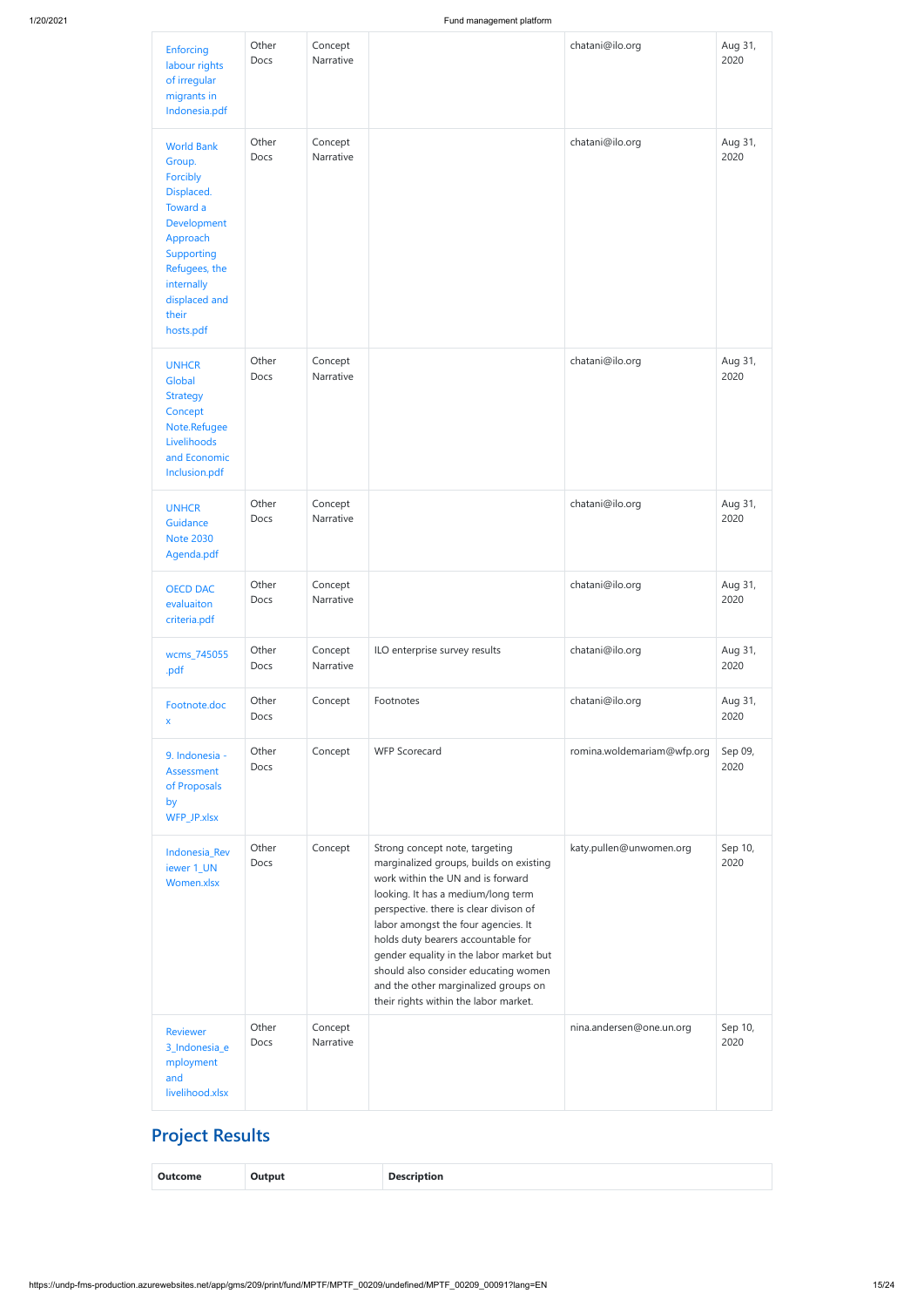H

| <b>Outcome</b>                                                                                                                                                                                                                                                                                                         | Output                                                                                                                                                     |                                | <b>Description</b>                                                                                                                                                                                                                                                                                                                                                                                                                                          | Indonesia's most vulnerable population, particularly women, youth, refugees, |                                                         |                               |  |  |  |  |  |  |
|------------------------------------------------------------------------------------------------------------------------------------------------------------------------------------------------------------------------------------------------------------------------------------------------------------------------|------------------------------------------------------------------------------------------------------------------------------------------------------------|--------------------------------|-------------------------------------------------------------------------------------------------------------------------------------------------------------------------------------------------------------------------------------------------------------------------------------------------------------------------------------------------------------------------------------------------------------------------------------------------------------|------------------------------------------------------------------------------|---------------------------------------------------------|-------------------------------|--|--|--|--|--|--|
| Indonesia's most<br>vulnerable<br>population (e.g.<br>women, youth,<br>refugees, people<br>living with HIV,<br>key populations<br>and rural<br>residents) are<br>empowered and<br>have recovered<br>from the adverse<br>impact of the<br><b>COVID-19 crisis</b><br>and benefited<br>from an inclusive<br>labour market |                                                                                                                                                            |                                | migrant workers, people living with HIV, key populations most vulnerable to HIV<br>and people living in disadvantaged regions, are empowered and have recovered<br>from the adverse socio-economic impact of the COVID-19 crisis and benefited from<br>an inclusive labour market.                                                                                                                                                                          |                                                                              |                                                         |                               |  |  |  |  |  |  |
|                                                                                                                                                                                                                                                                                                                        | 2,000 women and<br>vulnerable groups have<br>their entrepreneurship<br>skills enhanced and their<br>essential business<br>development support<br>increased |                                | ILO, UNDP and UNHCR utilize existing entrepreneurship training packages and<br>deploy them to target beneficiaries. UNHCR and UNAIDS recruit PLHIV, key<br>populations and refugees to the training. Of the beneficiaries, 60 per cent are cis-<br>and transgender women and 30 per cent youth; the group also includes 100<br>women refugees, 100 people living with HIV, and 100 participants from key<br>populations that<br>are most vulnerable to HIV. |                                                                              |                                                         |                               |  |  |  |  |  |  |
|                                                                                                                                                                                                                                                                                                                        | <b>Activities</b><br><b>Title</b><br><b>Description</b>                                                                                                    |                                |                                                                                                                                                                                                                                                                                                                                                                                                                                                             |                                                                              |                                                         |                               |  |  |  |  |  |  |
|                                                                                                                                                                                                                                                                                                                        |                                                                                                                                                            |                                |                                                                                                                                                                                                                                                                                                                                                                                                                                                             | <b>Lead Participating</b><br><b>Organization</b>                             | <b>Participating</b><br><b>Organization</b>             | Other<br><b>Organizations</b> |  |  |  |  |  |  |
|                                                                                                                                                                                                                                                                                                                        | <b>Basic</b><br>entrepreneurship<br>training (ILO-<br>UNHCR)                                                                                               | coaching<br>interpretation     | (ILO) Provide basic<br>entrepreneurship training to<br>1,200 people (including 100<br>refugees), of which 120 people<br>receive further intensive<br>business development<br>(UNHCR) Recruit 100 refugees<br>for entrepreneurship training<br>conducted by ILO and facilitate<br>their participation by providing<br>allowances and arranging                                                                                                               | ILO - International<br>Labour Organisat                                      | • UNHCR-UN<br>High<br>Commissioner<br>for Refug         | User defined                  |  |  |  |  |  |  |
|                                                                                                                                                                                                                                                                                                                        | <b>Basic</b><br>entrepreneurship<br>training (UNDP-<br>UNAIDS)                                                                                             | population)<br>populations for | (UNDP) Build entrepreneurship<br>skills of 800 people (including<br>100 people living with HIV and<br>100 people from key<br>(UNAIDS) Recruit 100 PLHIV<br>and 100 people from key<br>entrepreneurship training<br>conducted by UNDP                                                                                                                                                                                                                        | UNDP-<br>UNDP(MDTF/PUNO<br>only).                                            | <b>UNAIDS -</b><br>Joint United<br>nations<br>Programme | User defined                  |  |  |  |  |  |  |
|                                                                                                                                                                                                                                                                                                                        | Intensive<br>business<br>development<br>training                                                                                                           |                                | (UNDP) Provide intensive<br>business development training<br>to 20 entrepreneurs<br>(Accelerator training) and 50<br>young people (in total 70)                                                                                                                                                                                                                                                                                                             | UNDP-<br>UNDP(MDTF/PUNO<br>only).                                            | • UNAIDS -<br>Joint United<br>nations<br>Programme      | User defined                  |  |  |  |  |  |  |

| <b>Business</b><br>training for<br>refugees                                                                                                                   | Conduct business<br>development training to 30<br>development<br>refugees. |  | UNHCR - UN High<br>Commissioner for<br>Refug                                                                                                                                                                                                                                                                                                                                         | $\bullet$ ILO -<br>International<br>Labour<br>Organisat | User defined |
|---------------------------------------------------------------------------------------------------------------------------------------------------------------|----------------------------------------------------------------------------|--|--------------------------------------------------------------------------------------------------------------------------------------------------------------------------------------------------------------------------------------------------------------------------------------------------------------------------------------------------------------------------------------|---------------------------------------------------------|--------------|
| People living in<br>disadvantaged regions<br>(e.g. Eastern part of<br>Indonesia and rural areas)<br>have their economic<br>potential improved or<br>recovered |                                                                            |  | 1,650 people have their economic potential improved or recovered through<br>community-level training. Of the beneficiaries at least 50 per cent are rural<br>residents, 60 per cent are cis- and transgender women, 30 per cent are youth,<br>including 100 women refugees, 100 people living with HIV and 100 participants<br>from key populations that are most vulnerable to HIV. |                                                         |              |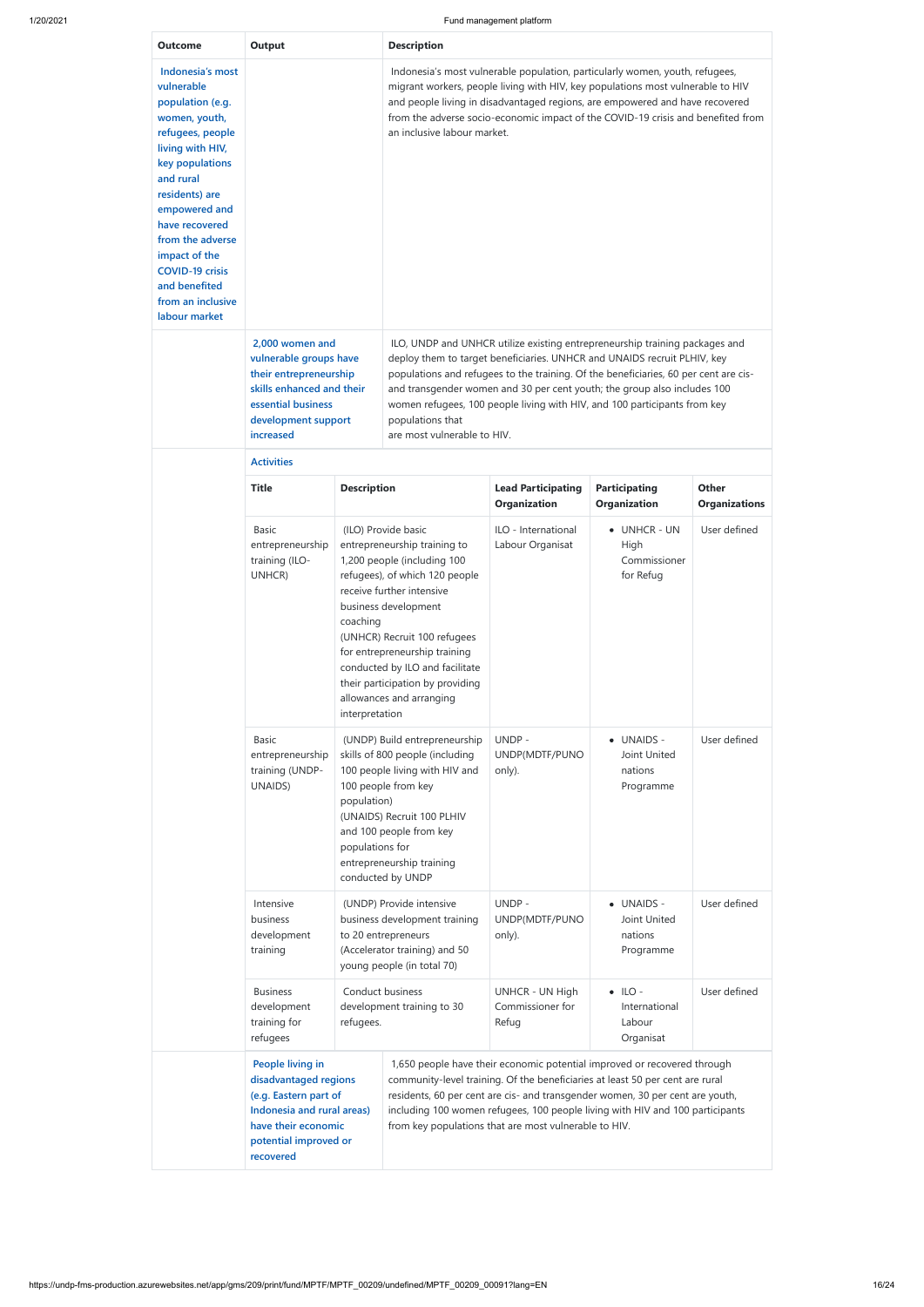| <b>Outcome</b> | <b>Output</b>                                                                                                                                                  |                    | <b>Description</b>                                                                                                                                                                                                                                                                                                                                                                                                                      |                                                 |                                                     |                                      |                                                                                                                                                   |                               |
|----------------|----------------------------------------------------------------------------------------------------------------------------------------------------------------|--------------------|-----------------------------------------------------------------------------------------------------------------------------------------------------------------------------------------------------------------------------------------------------------------------------------------------------------------------------------------------------------------------------------------------------------------------------------------|-------------------------------------------------|-----------------------------------------------------|--------------------------------------|---------------------------------------------------------------------------------------------------------------------------------------------------|-------------------------------|
|                | <b>Activities</b>                                                                                                                                              |                    |                                                                                                                                                                                                                                                                                                                                                                                                                                         |                                                 |                                                     |                                      |                                                                                                                                                   |                               |
|                | <b>Title</b>                                                                                                                                                   |                    | <b>Description</b>                                                                                                                                                                                                                                                                                                                                                                                                                      |                                                 | Lead<br><b>Participating</b><br><b>Organization</b> |                                      | <b>Participating</b><br><b>Organization</b>                                                                                                       | Other<br><b>Organizations</b> |
|                | Skills training for<br>women refugees                                                                                                                          |                    | (ILO) Conduct skills training<br>for 100 women refugees<br>(UNHCR) Recruit trainees and<br>facilitate their participation                                                                                                                                                                                                                                                                                                               |                                                 | $ILO -$<br>International<br>Labour<br>Organisat     |                                      | • UNHCR-UN<br>High<br>Commissioner<br>for Refug                                                                                                   | User defined                  |
|                | Skills training for 100<br>PLHIV and 100 people<br>from key populations                                                                                        |                    | (ILO) Conduct skills training<br>for 100 PLHIV and 100 people<br>from key populations<br>(UNAIDS) Recruit trainees and<br>facilitate their participation                                                                                                                                                                                                                                                                                |                                                 | $ILO -$<br>International<br>Labour<br>Organisat     |                                      | • UNAIDS -<br>Joint United<br>nations<br>Programme                                                                                                | User defined                  |
|                | Skills training for other<br>target groups (women,<br>youth, rural residents)                                                                                  |                    | (ILO) Conduct skills training<br>for 1,350 other target groups<br>(women, youth, rural<br>residents)                                                                                                                                                                                                                                                                                                                                    | $ILO -$<br>International<br>Labour<br>Organisat |                                                     |                                      | User defined                                                                                                                                      |                               |
|                | <b>Government, employers</b><br>and workers have their<br>perception and attitude<br>geared towards equal<br>opportunities and<br>inclusivity at the workplace |                    | The perceptions of government officials, employers, workers and community<br>members are geared towards inclusivity and equal work opportunities at<br>workplaces. At least 6,000 human resources managers, government officials and<br>social partners (of which at least 60 per cent are men) benefit from training<br>provided by the project and become more aware of gender biased practices and<br>other forms of discrimination. |                                                 |                                                     |                                      |                                                                                                                                                   |                               |
|                | <b>Activities</b>                                                                                                                                              |                    |                                                                                                                                                                                                                                                                                                                                                                                                                                         |                                                 |                                                     |                                      |                                                                                                                                                   |                               |
|                | <b>Title</b>                                                                                                                                                   | <b>Description</b> |                                                                                                                                                                                                                                                                                                                                                                                                                                         | Lead                                            | <b>Participating</b><br><b>Organization</b>         | <b>Participating</b><br>Organization |                                                                                                                                                   | Other<br><b>Organizations</b> |
|                | Plan awareness<br>raising campaign<br>to facilitate<br>behavioral<br>changes                                                                                   |                    | (ILO, UNAIDS, UNHCR) Plan<br>and prepare the contents of<br>awareness raising webinars<br>that lead to non-<br>discriminative and inclusive<br>behaviors at work                                                                                                                                                                                                                                                                        | $ILO -$<br>Labour                               | International<br>Organisat                          |                                      | • UNAIDS - Joint<br>United nations<br>Programme<br>$\bullet$ UNDP -<br>UNDP(MDTF/PUNO<br>only).<br>• UNHCR - UN High<br>Commissioner for<br>Refug | APINDO,<br><b>IBCWE, MoM</b>  |
|                | Promote gender<br>equality and<br>inclusion at<br>workplaces                                                                                                   |                    | (ILO) Conduct sensitization<br>webinars for companies and<br>reduce discrimination at work<br>by improving human resource<br>management practices.<br>(UNHCR, UNAIDS) Provide<br>speakers at selected webinars                                                                                                                                                                                                                          | $ILO -$<br>Labour                               | International<br>Organisat                          |                                      | • UNAIDS - Joint<br>United nations<br>Programme<br>• UNHCR - UN High<br>Commissioner for<br>Refug                                                 | APINDO,<br><b>IBCWE, MoM</b>  |
|                | Sensitize 3000<br>workers on<br>gender equality<br>and inclusion                                                                                               | with the ILO       | (ILO) Train 100 trade union<br>officials as trainers and<br>facilitate them in conducting<br>awareness raising sessions at<br>their respective workplaces.<br>(UNAIDS) Prepare awareness<br>raising material and deliver<br>training of trainers together                                                                                                                                                                               | $ILO -$<br>Labour                               | International<br>Organisat                          |                                      | • UNAIDS - Joint<br>United nations<br>Programme                                                                                                   |                               |
|                | Capacity build<br>partner NGOs                                                                                                                                 |                    | (UNAIDS) Build a capacity of<br>an NGO who then train at<br>least 10 other NGOs,<br>increasing 10 to 30 trainers on<br>health (HIV, TB, COVID19, etc.)<br>and gender in workplace.                                                                                                                                                                                                                                                      | nations                                         | <b>UNAIDS -</b><br>Joint United<br>Programme        |                                      |                                                                                                                                                   | User defined                  |
|                | Conduct sessions<br>on health issues<br>and gender/SOGI<br>equality                                                                                            | Outcome 1)         | (UNAIDS) The trainers (see<br>activity 3.4) conduct sessions<br>on health issues and<br>gender/SOGI equality during<br>entrepreneurship and skills<br>training organized by ILO,<br>UNDP and UNHCR (see                                                                                                                                                                                                                                 | nations                                         | <b>UNAIDS -</b><br>Joint United<br>Programme        |                                      | $\bullet$ UNDP -<br>UNDP(MDTF/PUNO<br>only).<br>• ILO - International<br>Labour Organisat<br>• UNHCR - UN High<br>Commissioner for<br>Refug       | User defined                  |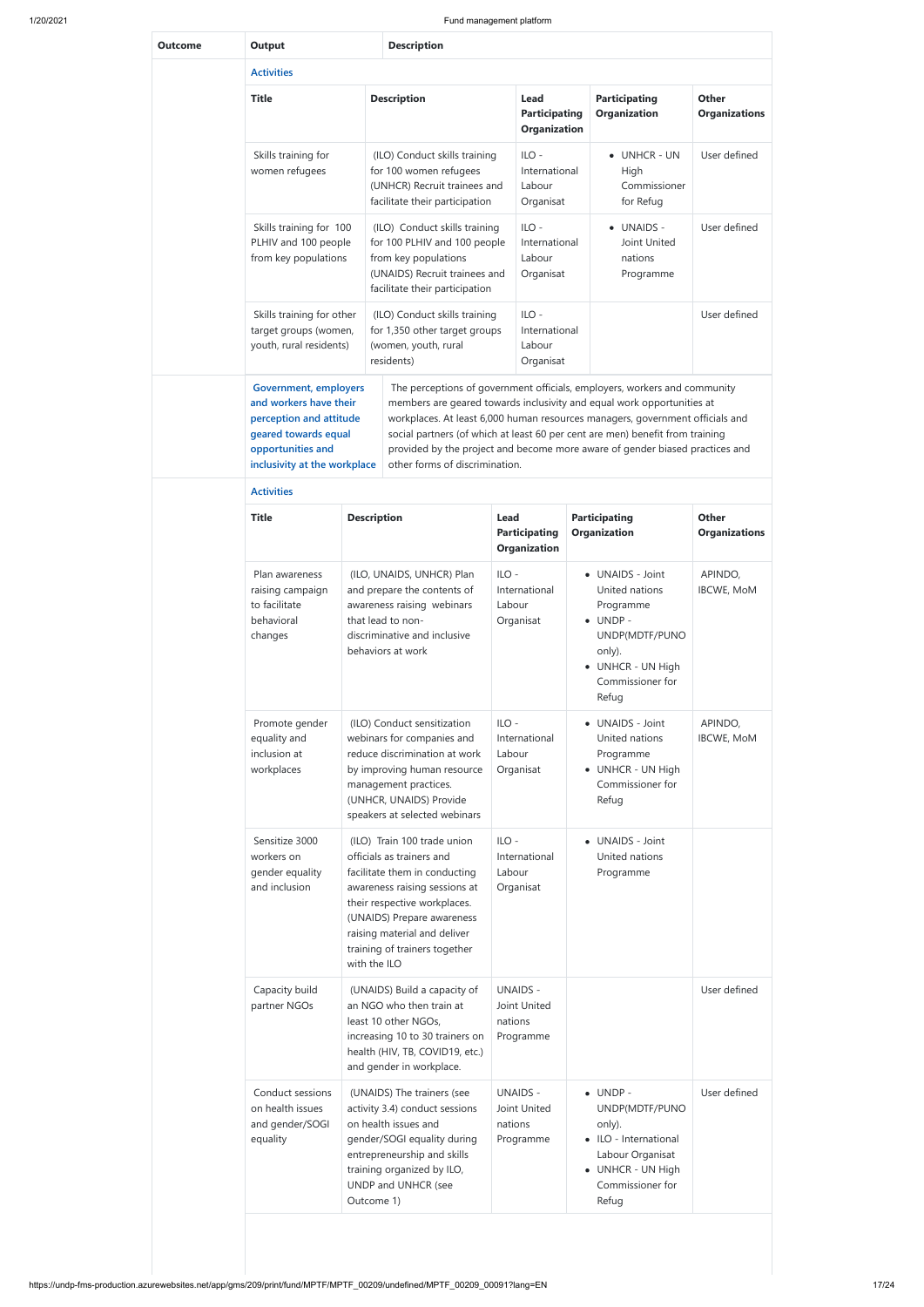| Outcome | <b>Output</b>                                                                                                                |           |                                                                                                                                                                                                                                                                                                                                     | <b>Description</b>                                      |                                           |              |  |  |  |  |  |
|---------|------------------------------------------------------------------------------------------------------------------------------|-----------|-------------------------------------------------------------------------------------------------------------------------------------------------------------------------------------------------------------------------------------------------------------------------------------------------------------------------------------|---------------------------------------------------------|-------------------------------------------|--------------|--|--|--|--|--|
|         | Produce learning<br>material/modules<br>and platform on<br>health (HIV, TB,<br>COVID19, etc.) and<br>gender/SOGI<br>equality |           | (UNAIDS) Produce learning<br>material/modules and<br>platform on health (HIV, TB,<br>COVID19, etc.) and<br>gender/SOGI equality, and<br>promote their use in<br>companies and training<br>centres (BLK). The Learning<br>material/modules and<br>platform benefit between<br>2000 - 10,000 personnel<br>working in those companies. | <b>UNAIDS -</b><br>Joint United<br>nations<br>Programme | • ILO - International<br>Labour Organisat | User defined |  |  |  |  |  |
|         | Policy advocacy<br>with private sector<br>companies on<br>health (HIV, TB,<br>COVID19, etc) and<br>gender in<br>workplace    |           |                                                                                                                                                                                                                                                                                                                                     | <b>UNAIDS -</b><br>Joint United<br>nations<br>Programme | • ILO - International<br>Labour Organisat | User defined |  |  |  |  |  |
|         | Policy advocacy<br>with private sector<br>companies                                                                          |           | (UNAIDS) Policy advocacy<br>with private sector companies<br>on health (HIV, TB, COVID19,<br>etc.) and gender in workplace                                                                                                                                                                                                          | <b>UNAIDS -</b><br>Joint United<br>nations<br>Programme | • ILO - International<br>Labour Organisat | User defined |  |  |  |  |  |
|         | Policy advocacy<br>with trade unions                                                                                         |           | (UNAIDS) Policy advocacy<br>with trade unions on health<br>(HIV, TB, COVID19, etc.) and<br>gender in workplace                                                                                                                                                                                                                      | <b>UNAIDS -</b><br>Joint United<br>nations<br>Programme | • ILO - International<br>Labour Organisat | User defined |  |  |  |  |  |
|         | Policy advocacy<br>with the<br>government                                                                                    |           | (UNAIDS) Policy advocacy<br>with the government on<br>health (HIV, TB, COVID19, etc.)<br>and gender in workplace                                                                                                                                                                                                                    | <b>UNAIDS -</b><br>Joint United<br>nations<br>Programme | • ILO - International<br>Labour Organisat | User defined |  |  |  |  |  |
|         | Tripartite policy<br>dialogue                                                                                                | workplace | (UNAIDS, ILO) Tripartite<br>Dialogue on health (HIV, TB,<br>COVID19, etc.) and gender in                                                                                                                                                                                                                                            | <b>UNAIDS -</b><br>Joint United<br>nations<br>Programme | • ILO - International<br>Labour Organisat | User defined |  |  |  |  |  |

## **Signature Indicators**

| Indicator<br>Title | Componen<br>t Title | tion | ory cle pe Type |  |  |  | Descrip Categ Cy Sco Value Baseline Baseline Target<br>Value | Year | Value | Year | Target Linked Outcome /<br>Output |
|--------------------|---------------------|------|-----------------|--|--|--|--------------------------------------------------------------|------|-------|------|-----------------------------------|
|--------------------|---------------------|------|-----------------|--|--|--|--------------------------------------------------------------|------|-------|------|-----------------------------------|

**No signature indicators available.**

# **Imported Fund Outcome / Output Indicators**

| Indicator<br><b>Title</b> | Componen Descrip Categ Cy   Sco   Value   Baseline   Baseline   Target<br>t Title | tion | ory |  | cle   pe   Type | Value | Year | Value | Target<br>Year | Linked Outcome /<br>Output |
|---------------------------|-----------------------------------------------------------------------------------|------|-----|--|-----------------|-------|------|-------|----------------|----------------------------|
|                           |                                                                                   |      |     |  |                 |       |      |       |                |                            |

**No fund indicators available.**

## **Project Indicators**

| <b>Indicator Title</b>                                                  | <b>Component</b><br><b>Title</b> | <b>Description</b>                                                                                                                                                                                                                                                                                                                                                                                  | Categor<br>y | Cycle  | <b>Scope</b> | <b>Value</b><br><b>Type</b> | <b>Baseline</b><br><b>Value</b> | <b>Base</b><br>line<br>Year | <b>Target</b><br><b>Value</b> | <b>Targ</b><br><b>et</b><br>Year | <b>Lin</b><br>Ou |
|-------------------------------------------------------------------------|----------------------------------|-----------------------------------------------------------------------------------------------------------------------------------------------------------------------------------------------------------------------------------------------------------------------------------------------------------------------------------------------------------------------------------------------------|--------------|--------|--------------|-----------------------------|---------------------------------|-----------------------------|-------------------------------|----------------------------------|------------------|
| Entrepreneurship<br>training and<br>business<br>development<br>coaching |                                  | Of the 2,000 beneficiaries, 75%<br>of them generate business plans<br>and increase prospects of<br>income, and at least 20% take<br>steps to start or improve<br>businesses (e.g. apply for loan or<br>borrow money, purchase or rent<br>business sites or equipment, hire<br>staff, generate marketing<br>material) and increase income<br>within 3 months from the<br>completion of the training. | Capacity     | Yearly | Country      | Percentage<br>ra            | $\mathbf 0$                     | 2021                        | 75%                           | 2021                             |                  |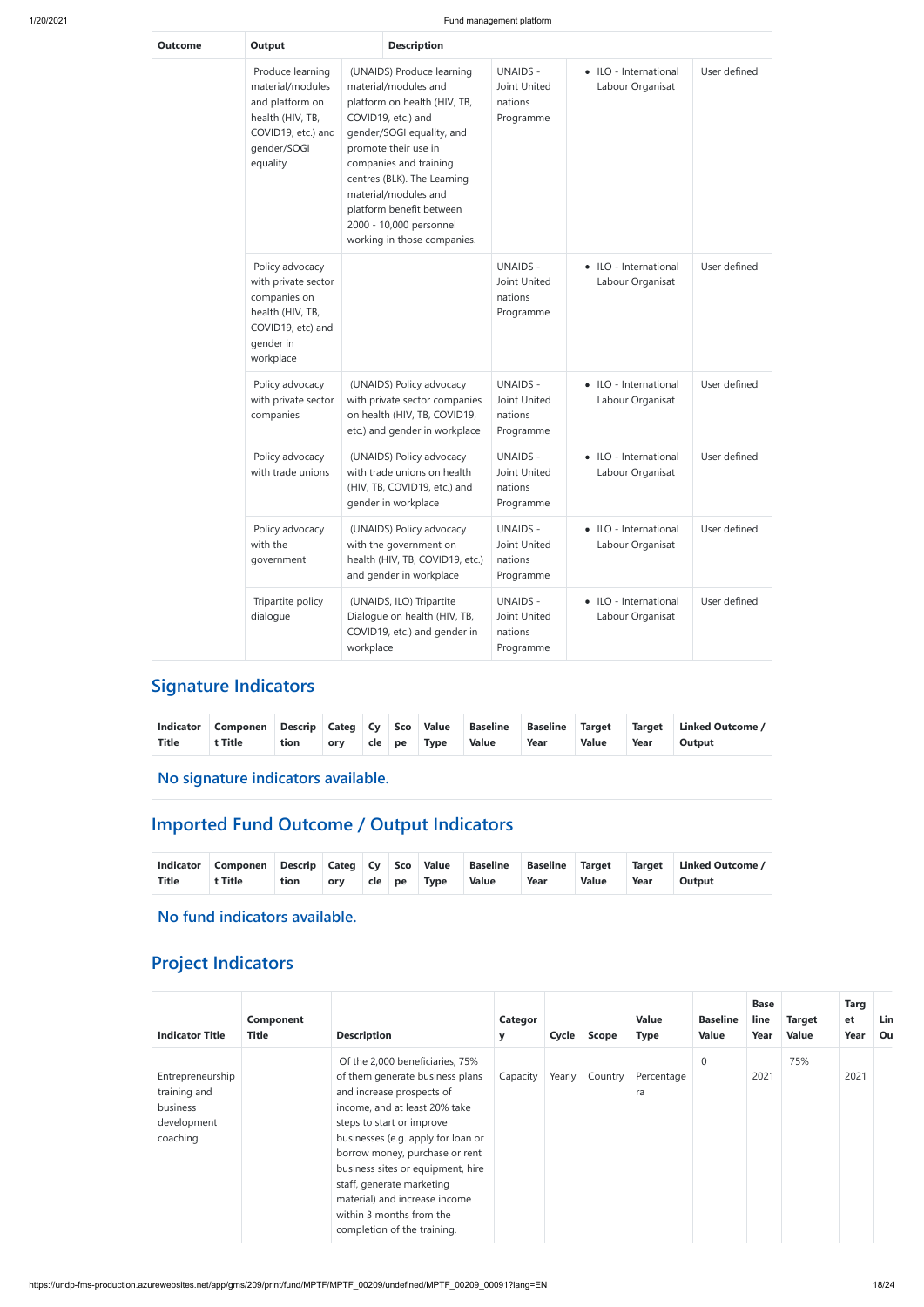| <b>Indicator Title</b> | Component<br><b>Title</b>                                   | <b>Description</b>                                                                                                                                                                                                                                                | <b>Categor</b><br>y | Cycle  | <b>Scope</b>                | Value<br><b>Type</b> | <b>Baseline</b><br>Value | <b>Base</b><br>line<br>Year | <b>Target</b><br><b>Value</b> | <b>Targ</b><br>et<br>Year | Lin<br>Ou                                                                                                                                                                          |
|------------------------|-------------------------------------------------------------|-------------------------------------------------------------------------------------------------------------------------------------------------------------------------------------------------------------------------------------------------------------------|---------------------|--------|-----------------------------|----------------------|--------------------------|-----------------------------|-------------------------------|---------------------------|------------------------------------------------------------------------------------------------------------------------------------------------------------------------------------|
|                        | ILO: Basic<br>entrepreneurship<br>training                  | ILO conducts SIYB training to<br>1200 beneficiaries                                                                                                                                                                                                               | Capacity            | Yearly | Country                     | Number               | $\boldsymbol{0}$         | 2021                        | 1200                          | 2021                      |                                                                                                                                                                                    |
|                        | <b>UNDP: Basic</b><br>entrepreneurship<br>training          | UNDP conducts training to 800<br>people                                                                                                                                                                                                                           | Capacity            | Yearly | Country                     | Number               | $\boldsymbol{0}$         | 2021                        | 800                           | 2021                      |                                                                                                                                                                                    |
|                        | <b>UNHCR:</b><br><b>Business</b><br>development<br>training | <b>UNHCR</b> conducts business<br>development training for 30<br>women refugees                                                                                                                                                                                   | Capacity            | Yearly | Country                     | Number               | $\boldsymbol{0}$         | 2021                        | 30                            | 2021                      |                                                                                                                                                                                    |
|                        | UNDP:<br>intensive<br>business<br>development<br>training   | UNDP conducts intensive<br>training to 70 youth-led/women-<br>led enterprises/startups through<br>bootcamp/mentoring/accelerator<br>programs                                                                                                                      | Capacity            | Yearly | Country                     | Number               | $\boldsymbol{0}$         | 2021                        | 70                            | 2021                      |                                                                                                                                                                                    |
|                        | ILO: Intensive<br>business<br>development<br>training       | ILO conducts intensive business<br>coaching to 120 beneficiaries                                                                                                                                                                                                  | Capacity            | Yearly | Country                     | Number               | $\mathbf 0$              | 2021                        | 120                           | 2021                      |                                                                                                                                                                                    |
| Skills training        |                                                             | 1,650 target beneficiaries<br>improve their likelihood of<br>generating higher income or<br>accessing to jobs. At least 85% of<br>the beneficiaries who complete<br>the training improve their<br>likelihood of generating higher<br>income or accessing to jobs. | Capacity            | Yearly | Country                     | Percentage<br>ra     | $\boldsymbol{0}$         | 2021                        | 85%                           | 2021                      | Ou<br>mc<br>po<br><b>WO</b><br>ref<br>wit<br>po<br>res<br>em<br>rec<br>ad <sup>1</sup><br>CO<br>ber<br>inc<br>ma<br>Ou<br>in<br>reç<br>par<br>rur<br>eco<br>im <sub>l</sub><br>rec |
|                        | Skills training<br>for women<br>refugees                    | 100 women refugees                                                                                                                                                                                                                                                | Capacity            | Yearly | Country                     | Number               | $\boldsymbol{0}$         | 2021                        | 100                           | 2021                      |                                                                                                                                                                                    |
|                        | Skills training<br>for PLHIV and<br>key populations         | ILO-UNAIDS: Organize skills<br>training for 100 people living<br>with HIV and 100 participants<br>from key populations that are<br>most vulnerable to HIV                                                                                                         | Capacity            | Yearly | Country                     | Number               | $\boldsymbol{0}$         | 2021                        | 200                           | 2021                      |                                                                                                                                                                                    |
|                        | Skills training<br>for other target                         | ILO: Organize skills training for<br>at least 1350 rural residents,                                                                                                                                                                                               |                     |        | Capacity   Yearly   Country | Number               | $\boldsymbol{0}$         | 2021                        | 1350                          | 2021                      |                                                                                                                                                                                    |

|  | beneficiaries | women and youth |  |  |  |  |
|--|---------------|-----------------|--|--|--|--|
|  |               |                 |  |  |  |  |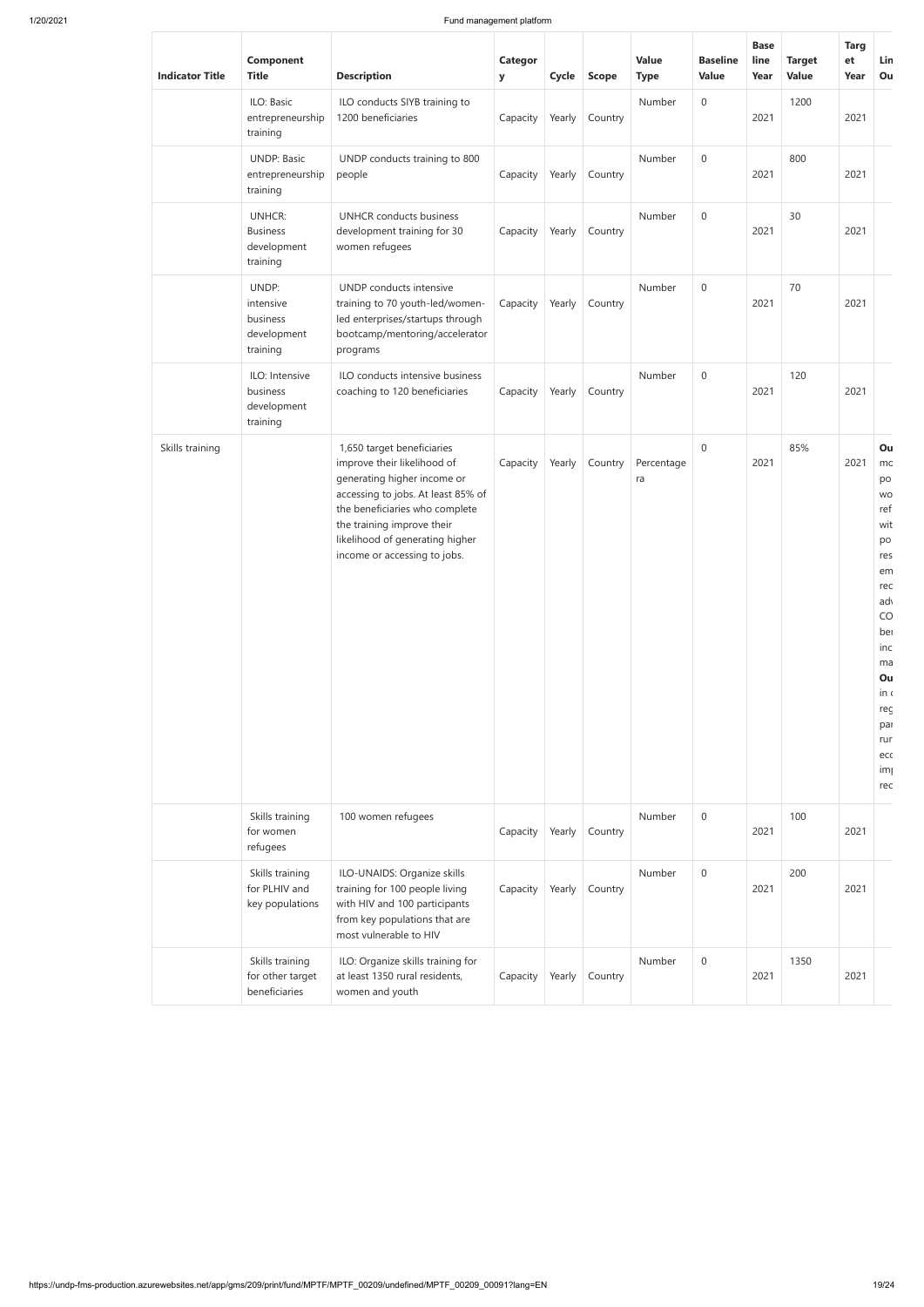| <b>Indicator Title</b>                                                   | <b>Component</b><br><b>Title</b>                                                                                                                                   | <b>Description</b>                                                                                                                                                                              | Categor<br>У | Cycle  | <b>Scope</b> | <b>Value</b><br><b>Type</b> | <b>Baseline</b><br><b>Value</b> | <b>Base</b><br>line<br>Year | <b>Target</b><br><b>Value</b> | <b>Targ</b><br>et<br>Year | Lin<br>Ou                                                                                                                                                            |
|--------------------------------------------------------------------------|--------------------------------------------------------------------------------------------------------------------------------------------------------------------|-------------------------------------------------------------------------------------------------------------------------------------------------------------------------------------------------|--------------|--------|--------------|-----------------------------|---------------------------------|-----------------------------|-------------------------------|---------------------------|----------------------------------------------------------------------------------------------------------------------------------------------------------------------|
| Promotion of<br>gender equality<br>and<br>inclusiveness at<br>workplaces |                                                                                                                                                                    | 6,000 beneficiaries improve their<br>understanding on inclusiveness<br>and non-discrimination, as well<br>as their ability to spot<br>malpractices at work.                                     | Capacity     | Yearly | Country      | Number<br>ra                | $\boldsymbol{0}$                | 2021                        | 6000                          | 2021                      | Ou<br>mc<br>po<br>WO<br>ref<br>wit<br>po<br>res<br>em<br>rec<br>ad<br>CO<br>ber<br>inc<br>ma<br>Ou<br>em<br><b>WO</b><br>per<br>att<br>tov<br>op<br>inc<br><b>WO</b> |
|                                                                          | 3000 employers<br>(e.g. HR<br>managers)<br>enhance<br>awareness on<br>discrimination at<br>work and learn<br>good practices                                        | At least 85% of employers can<br>spot mal practices and know<br>what to do to prevent<br>discrimination and promote<br>inclusiveness at work. (Quiz<br>administered to webinar<br>participants) | Capacity     | Yearly | Country      | Number                      | $\boldsymbol{0}$                | 2021                        | 85%                           | 2021                      |                                                                                                                                                                      |
|                                                                          | 3000 workers<br>are sensitized on<br>discrimination at<br>work                                                                                                     | At least 85% of workers<br>demonstrate sufficient<br>knowledge on non-<br>discrimination at work (Quiz<br>administered to participants)                                                         | Capacity     | Yearly | Country      | Number                      | $\boldsymbol{0}$                | 2021                        | 85%                           | 2021                      |                                                                                                                                                                      |
|                                                                          | 10 to 30<br>additional<br>trainers are<br>ready to conduct<br>awareness<br>raising sessions<br>on health (HIV,<br>TB, COVID19,<br>etc.) and gender<br>in workplace | At least 10 trainers are ready to<br>carry out awareness raising<br>sessions                                                                                                                    | Capacity     | Yearly | Country      | Number                      | $\mathbf 0$                     | 2021                        | 10                            | 2021                      |                                                                                                                                                                      |
|                                                                          | A new learning<br>platform<br>disseminates key<br>information and<br>helps promote<br>health and<br>gender/SOGI<br>equality at work                                | At least 2,000 people accessed<br>the learning platform in 2021                                                                                                                                 | Capacity     | Yearly | Country      | Number                      | $\mathbf 0$                     | 2021                        | 2000                          | 2021                      |                                                                                                                                                                      |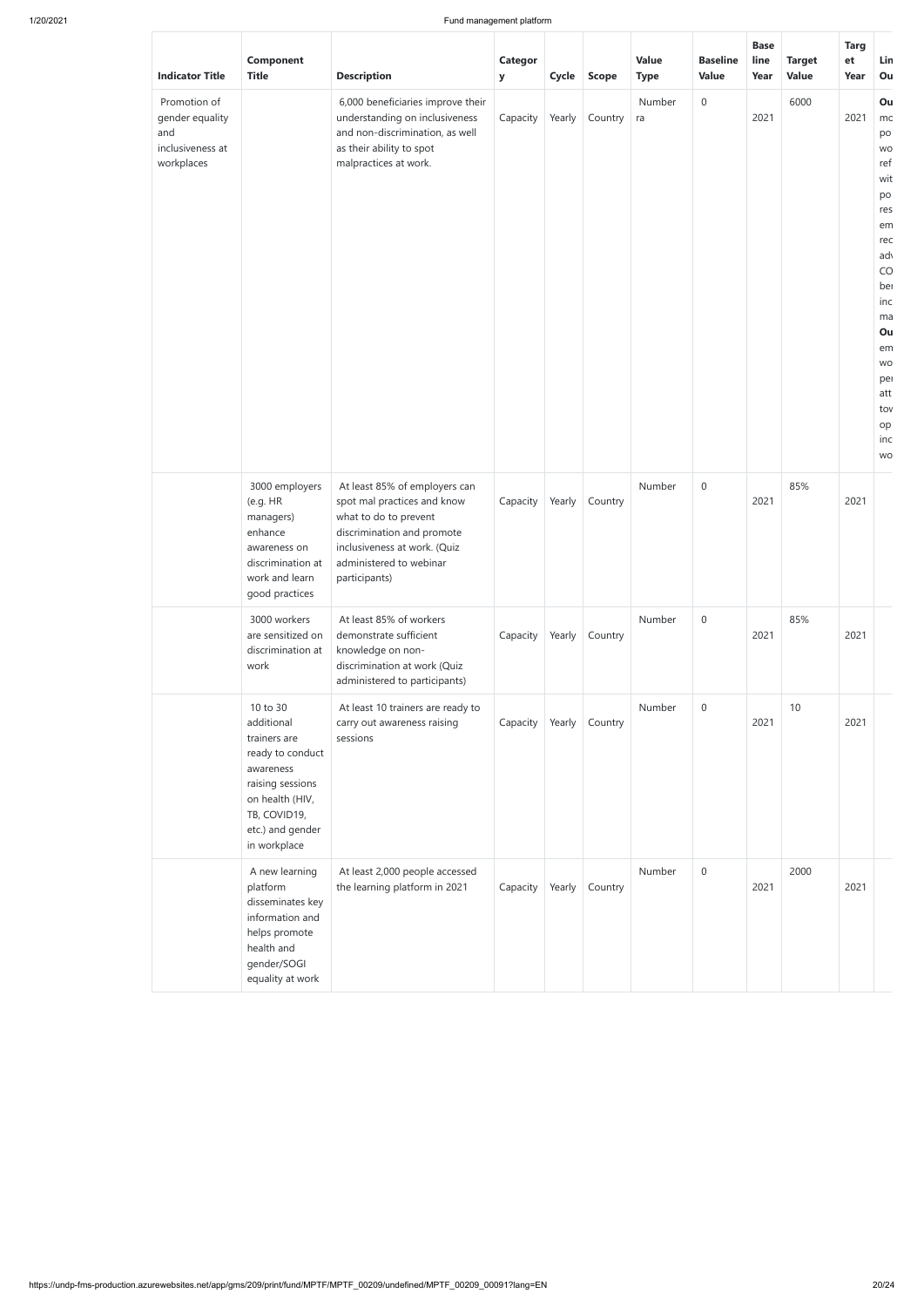| <b>Indicator Title</b> | Component<br><b>Title</b>                                                                                                                                                                                                                                                                                             | <b>Description</b>                                                                                            | <b>Categor</b><br>${\bf y}$ |        | Cycle Scope    | <b>Value</b><br><b>Type</b> | <b>Baseline</b><br><b>Value</b> | <b>Base</b><br>line<br>Year | <b>Target</b><br><b>Value</b> | <b>Targ</b><br>et<br>Year | Lin<br>Ou |
|------------------------|-----------------------------------------------------------------------------------------------------------------------------------------------------------------------------------------------------------------------------------------------------------------------------------------------------------------------|---------------------------------------------------------------------------------------------------------------|-----------------------------|--------|----------------|-----------------------------|---------------------------------|-----------------------------|-------------------------------|---------------------------|-----------|
|                        | KADIN and<br>APINDO are<br>engaged to<br>advocate health<br>(HIV, TB,<br>COVID19, etc.)<br>and gender<br>equality in<br>workplace.<br>Human<br>resources<br>policies do not<br>allow<br>discrimination<br>on the grounds<br>of health status<br>and gender<br>identity.                                               | Policy advocacy campaign<br>reaches at least 2,000 employees<br>through KADIN and APINDO                      | Capacity                    | Yearly | Country        | Number                      | $\mathbf 0$                     | 2021                        | 2000                          | 2021                      |           |
|                        | Trade union<br>partners, such as<br>KSBSI, KSPSI,<br>KSPN are<br>engaged to<br>advocate health<br>(HIV, TB,<br>COVID19, etc)<br>and gender<br>equality in<br>workplace to<br>ensure anti-<br>stigma and<br>discrimination<br>principles in the<br>workforce<br>regardless of<br>health status and<br>gender identity. | Policy advocacy campaign<br>reaches at least 2,000 workers<br>through partner trade unions                    | Capacity                    | Yearly | Country        | Number                      | $\mathbf 0$                     | 2021                        | 2000                          | 2021                      |           |
|                        | Relevant<br>government<br>ministries are<br>engaged to<br>advocate health<br>(HIV, TB,<br>COVID19, etc)<br>and gender<br>equality in<br>workplace to<br>ensure a<br>regulatory<br>framework is<br>established to<br>promote<br>workplace policy<br>on Health (HIV,<br>TB, COVID19,<br>etc).                           | A regulatory framework is<br>established to promote<br>workplace policy on Health (HIV,<br>TB, COVID19, etc). | Capacity                    |        | Yearly Country | Number                      | $\mathbf 0$                     | 2021                        | $\mathbf{1}$                  | 2021                      |           |

| Government,       | At least 10 actions are agreed |          |        |         | Number | 0 |      | 10 |      |  |
|-------------------|--------------------------------|----------|--------|---------|--------|---|------|----|------|--|
| workers and       | among government, workers and  | Capacity | Yearly | Country |        |   | 2021 |    | 2021 |  |
| employers agree   | employers.                     |          |        |         |        |   |      |    |      |  |
| on taking actions |                                |          |        |         |        |   |      |    |      |  |
| to promote        |                                |          |        |         |        |   |      |    |      |  |
| health and        |                                |          |        |         |        |   |      |    |      |  |
| inclusiveness at  |                                |          |        |         |        |   |      |    |      |  |
| work              |                                |          |        |         |        |   |      |    |      |  |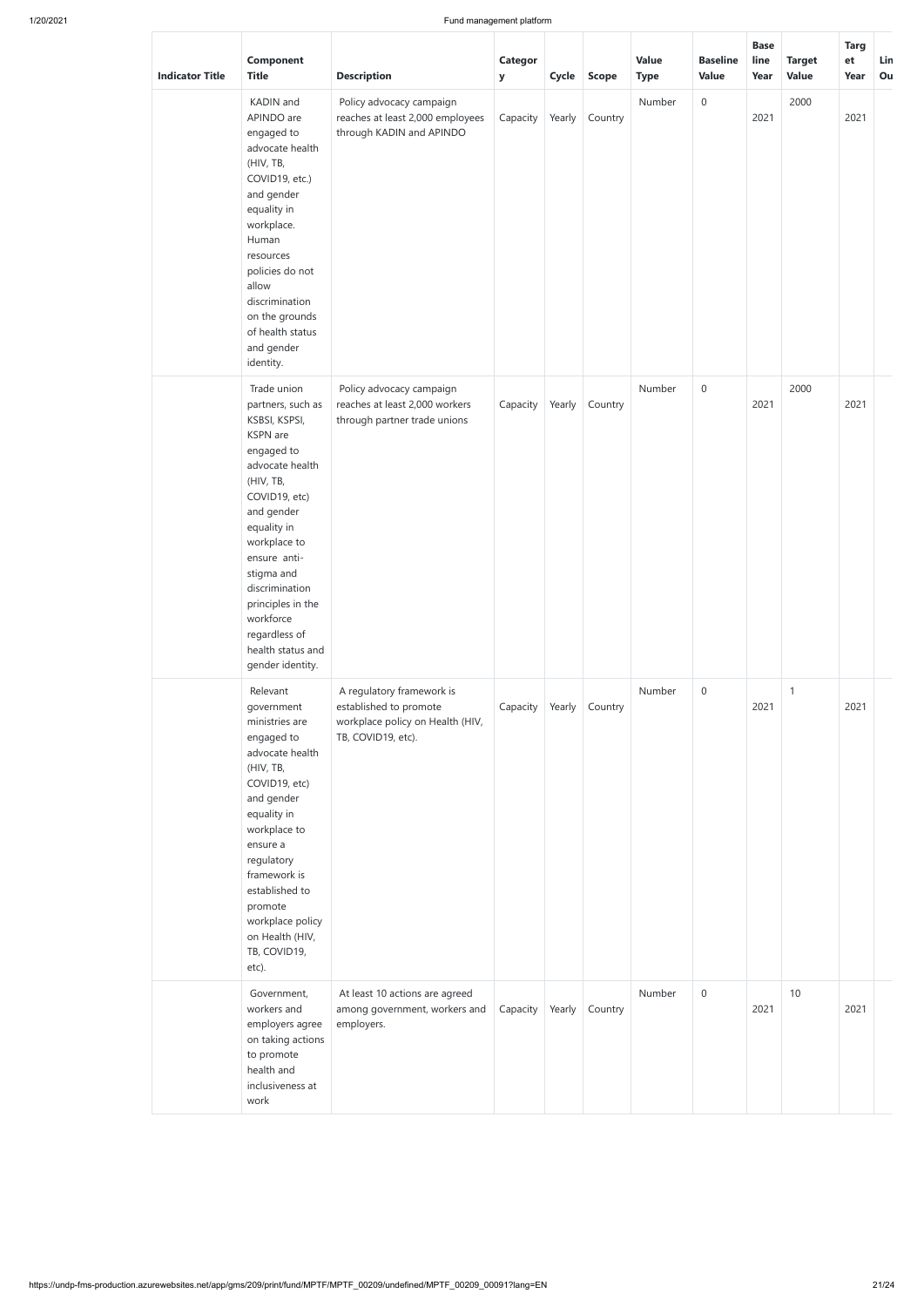| <b>Indicator Title</b>                                                 | Component<br><b>Title</b>                                                                                                                                   | <b>Description</b>                                                                                             | <b>Categor</b><br>y | Cycle  | <b>Scope</b> | <b>Value</b><br><b>Type</b> | <b>Baseline</b><br><b>Value</b>                        | <b>Base</b><br>line<br>Year | <b>Target</b><br><b>Value</b>        | <b>Targ</b><br>et<br>Year | Lin<br>Ou                                                                                           |
|------------------------------------------------------------------------|-------------------------------------------------------------------------------------------------------------------------------------------------------------|----------------------------------------------------------------------------------------------------------------|---------------------|--------|--------------|-----------------------------|--------------------------------------------------------|-----------------------------|--------------------------------------|---------------------------|-----------------------------------------------------------------------------------------------------|
|                                                                        | Update<br>regulations<br>relating to<br>gender equality,<br>discrimination<br>and harassment<br>at work,<br>reflecting<br>international<br>labour standards | A regulatory gap analysis is<br>conducted, and equal<br>employment opportunity (EEO)<br>guidelines are updated | Capacity            | Yearly | Country      | Number                      | EEO<br>guideline<br>is not<br>updated<br>since<br>2004 | 2021                        | EEO<br>guidelines<br>are<br>updated. | 2021                      |                                                                                                     |
| Proportion of<br>women living<br>below the<br>national poverty<br>line |                                                                                                                                                             | The data is collected and<br>published by the National<br>Statistics Office (BPS) annually.                    | Other               | Yearly | Country      | Percentage<br>ra            | 9.96                                                   | 2020                        | 9.6                                  | 2022                      | Ou<br>mc<br>po<br><b>WO</b><br>ref<br>wit<br>po<br>res<br>em<br>rec<br>ad<br>CO<br>ber<br>inc<br>ma |
|                                                                        |                                                                                                                                                             | No components available.                                                                                       |                     |        |              |                             |                                                        |                             |                                      |                           |                                                                                                     |

## **Risks**

| <b>Event</b>                                                                                                                              | <b>Category</b> | <b>Level</b> | Likelihood | Impact   | <b>Mitigating</b><br><b>Measures</b>                                                                                                                                                                           | <b>Risk Owner</b>          |
|-------------------------------------------------------------------------------------------------------------------------------------------|-----------------|--------------|------------|----------|----------------------------------------------------------------------------------------------------------------------------------------------------------------------------------------------------------------|----------------------------|
| Low interest of<br>youth-led &<br>women-led<br>enterprises/start-<br>ups to join the<br>intensive training<br>(bootcamp &<br>accelerator) | • Operational   | Medium       | Likely     | Major    | Build on existing<br><b>UNDP</b><br>programme on<br>youth<br>enterpreneus<br>and impact<br>venture<br>accelerator<br>initiatives                                                                               | muhammad.hardiana@undp.org |
| Low commitment<br>of trained<br>incubators in<br>overseeing and<br>ensuring the<br>success of the<br>enterprises                          | • Operational   | High         | Possible   | Moderate | Rigorous<br>assessment of<br>the incubators<br>joining the ToT<br>and receiving<br>grants                                                                                                                      | muhammad.hardiana@undp.org |
| Limited access to<br>financ, hampering<br>trained<br>enterpreneurs from<br>starting a business.                                           | • Financial     | Low          | Possible   | Moderate | Introduce<br>available<br>financial<br>products for<br>micro<br>enterprises.                                                                                                                                   | chatani@ilo.org            |
| Trainees drop out<br>of training before<br>completion                                                                                     | • Operational   | Medium       | Possible   | Moderate | Many people<br>withdraw from<br>training because<br>they find it<br>difficult to<br>sustain their life<br>during unpaid<br>training. The<br>project provide<br>allowances to<br>deter premature<br>withdrawal. | chatani@ilo.org            |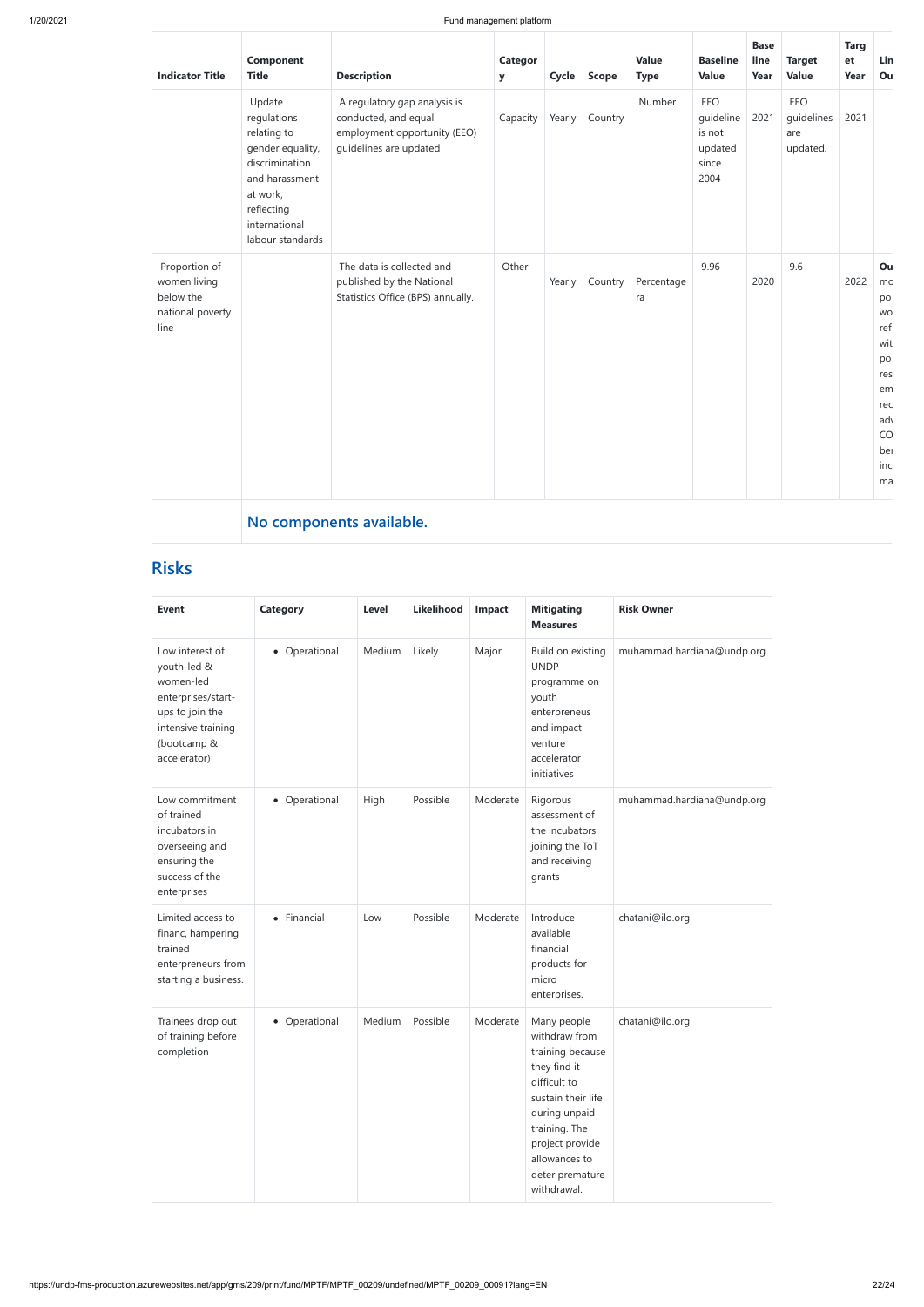| COVID-19<br>Pandemic reduces<br>the capacity of<br>training centres.          | • Operational                 | Medium       | Very Likely | Moderate | The project<br>engages<br>additional<br>training<br>providers to<br>overcome<br>capacity issues.                                           | chatani@ilo.org    |
|-------------------------------------------------------------------------------|-------------------------------|--------------|-------------|----------|--------------------------------------------------------------------------------------------------------------------------------------------|--------------------|
| Low project<br>acceptability                                                  | • Social and<br>Environmental | Medium       | Possible    | Moderate | Awareness<br>Raising & Public<br>Advocacy to<br>relevant<br>stakeholders to<br>support project<br>implementation                           | dehaanr@unaids.org |
| Weak political will<br>threatening the<br>sustainability of<br>project impact | • Political                   | Medium       | Possible    | Minor    | Advocacy to<br>relevant<br>Ministries to<br>sustain project<br>impact after<br>completion                                                  | dehaanr@unaids.org |
| Capacity of<br>Grantees to achieve<br>targets                                 | • Organizational              | Low          | Unlikely    | Moderate | Strengthening<br>project<br>monitoring and<br>supervision                                                                                  | dehaanr@unaids.org |
| Weak Internet<br>connectivity                                                 | • Operational                 | Very<br>High | Likely      | Extreme  | <b>UNHCR</b> provide<br>internet<br>allowance                                                                                              | zajkowsk@unhcr.org |
| Language barriers                                                             | • Operational                 | Medium       | Possible    | Major    | Recruit refugee<br>who speaks<br>Bahasa<br>Indonesia                                                                                       | zajkowsk@unhcr.org |
| Identifying suitable<br>candidates for<br>training                            | • Operational                 | Low          | Unlikely    | Moderate | More staff<br>involved, more<br>interpreter and<br>RR                                                                                      | zajkowsk@unhcr.org |
| Commitment of<br>POCs to Finish                                               | • Financial                   | Low          | Possible    | Moderate | Allowance<br>Module Grant                                                                                                                  | zajkowsk@unhcr.org |
| <b>Potential Financial</b><br>Fraud (Distributon<br>via Service<br>Provider)  | • Financial                   | Low          | Unlikely    | Moderate | - Distribution via<br>Transfer -<br>UNHCR staff to<br>be present<br>during<br>distribution (if in<br>person<br>distribution)               | zajkowsk@unhcr.org |
| Delay in<br>implementation<br>related to<br>identifying Service<br>Provider   | • Operational                 | High         | Possible    | Major    | Starting early in<br>tender process<br>Feedback from<br><b>UN Agency</b><br>Partners                                                       | zajkowsk@unhcr.org |
| COVID-19<br>Pandemic affecting<br>implementation                              | • Social and<br>Environmental | Low          | Likely      | Minor    | - Advocate for<br>access to<br>vaccines -<br>Activities to be<br>continued<br>online - Strict<br>COVID19 Health<br>and Hygiene<br>Protocol | zajkowsk@unhcr.org |
| Government not<br>allowing<br>participation of<br>refugees in project         | • Regulatory                  | Medium       | Unlikely    | Extreme  | Continued<br>advocacy                                                                                                                      | zajkowsk@unhcr.org |